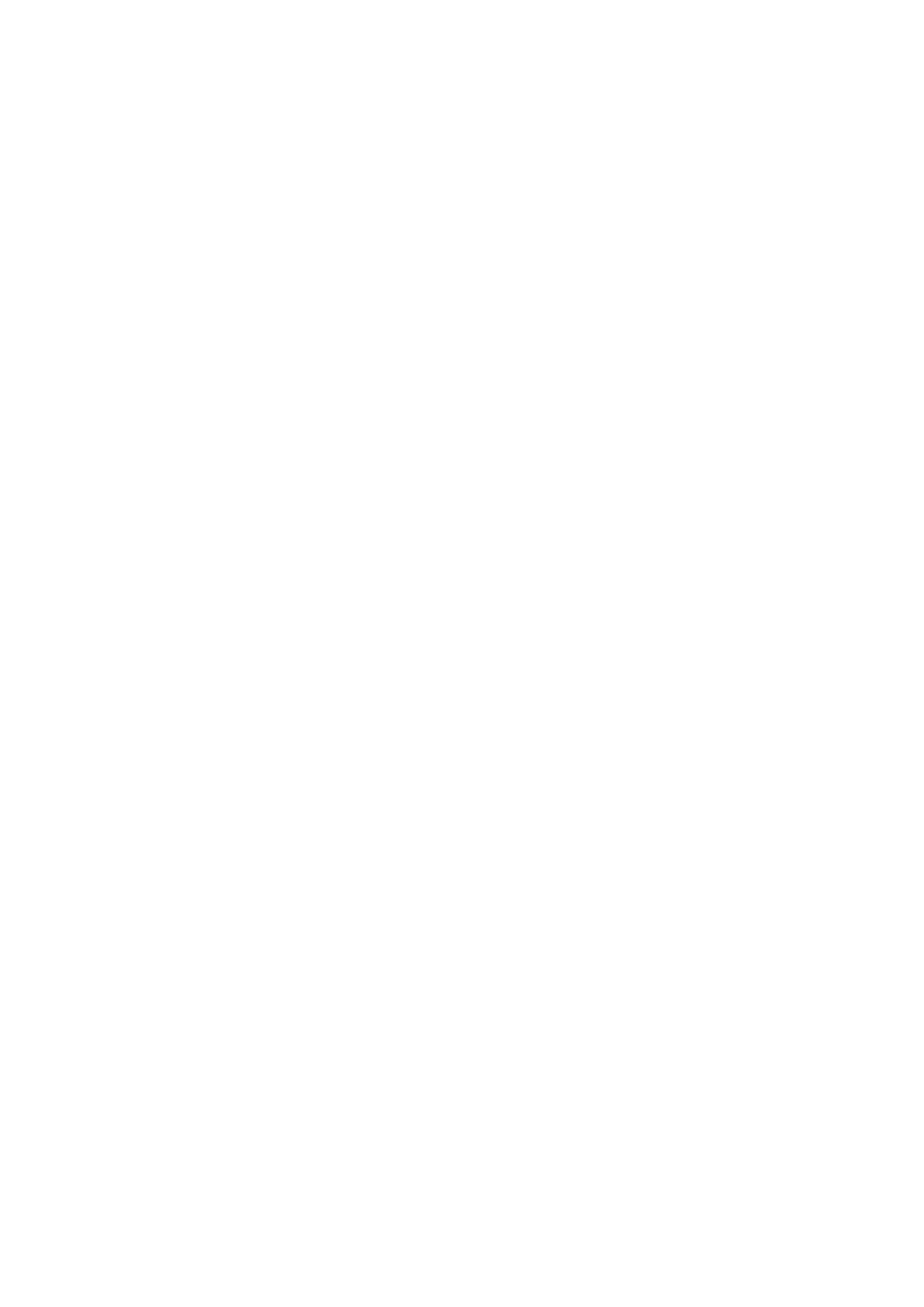

# **TABLE OF CONTENTS**

| 1.<br>2. |                                                                             |                                                                                                                                                       |  |  |  |
|----------|-----------------------------------------------------------------------------|-------------------------------------------------------------------------------------------------------------------------------------------------------|--|--|--|
|          | 2.1.<br>2.2.<br>2.3.<br>2.4.                                                | Development of total physical inputs across all balancing groups  16                                                                                  |  |  |  |
| 3.       | Evaluation of the conversion system on the basis of the indicators used for |                                                                                                                                                       |  |  |  |
|          | 3.1.                                                                        | Indicator 1: Virtual conversion quantities converted from high CV to low CV<br>quality relative to the total low CV gas demand in the market area  18 |  |  |  |
|          | 3.2.                                                                        | Indicator 2: Balancing quantities supplied/received for H-to-L conversion<br>purposes relative to total balancing quantities supplied/received 19     |  |  |  |
|          | 3.3.                                                                        | Indicator 3: Balancing quantities supplied/received for H-to-L conversion<br>purposes relative to the total low CV gas demand in the market area 20   |  |  |  |
|          | 3.4.                                                                        | Indicator 4: Low CV gas quantities purchased for balancing purposes relative to                                                                       |  |  |  |
|          | 3.5.                                                                        |                                                                                                                                                       |  |  |  |
| 4.       |                                                                             |                                                                                                                                                       |  |  |  |
|          | 4.1.<br>4.2.                                                                |                                                                                                                                                       |  |  |  |
| 5.<br>6. |                                                                             |                                                                                                                                                       |  |  |  |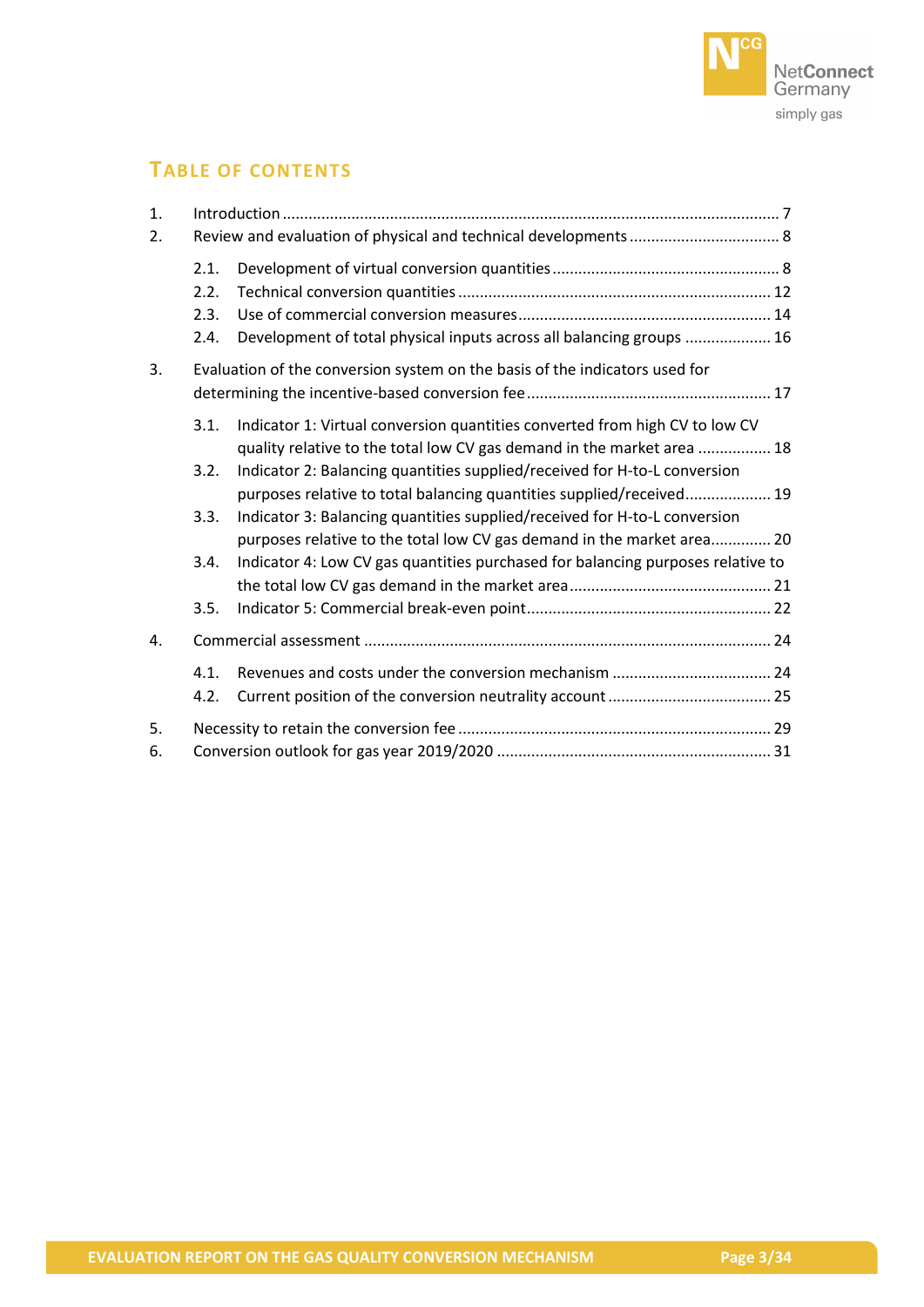

# **TABLE OF FIGURES**

| Figure 6: Indicator 1 - Virtual conversion quantities as a proportion of low CV gas demand 18 |
|-----------------------------------------------------------------------------------------------|
| Figure 7: Indicator 2 - Commercial conversion quantities as a proportion of total balancing   |
|                                                                                               |
| Figure 8: Indicator 3 – Commercial conversion quantities as a proportion of low CV gas        |
|                                                                                               |
| Figure 9: Indicator 4 - Low CV gas SystemBuy quantities as a proportion of low CV gas demand  |
|                                                                                               |
|                                                                                               |
|                                                                                               |
| Figure 12: Development of conversion neutrality account balances  26                          |
| Figure 13: Outlook for virtual conversion quantities, including preliminary figures 32        |
| Figure 14: Outlook for technical conversion quantities, including preliminary figures 32      |
| Figure 15: Outlook for commercial conversion quantities, including preliminary figures  33    |
| Figure 16: Outlook for commercial conversion costs, including preliminary figures  33         |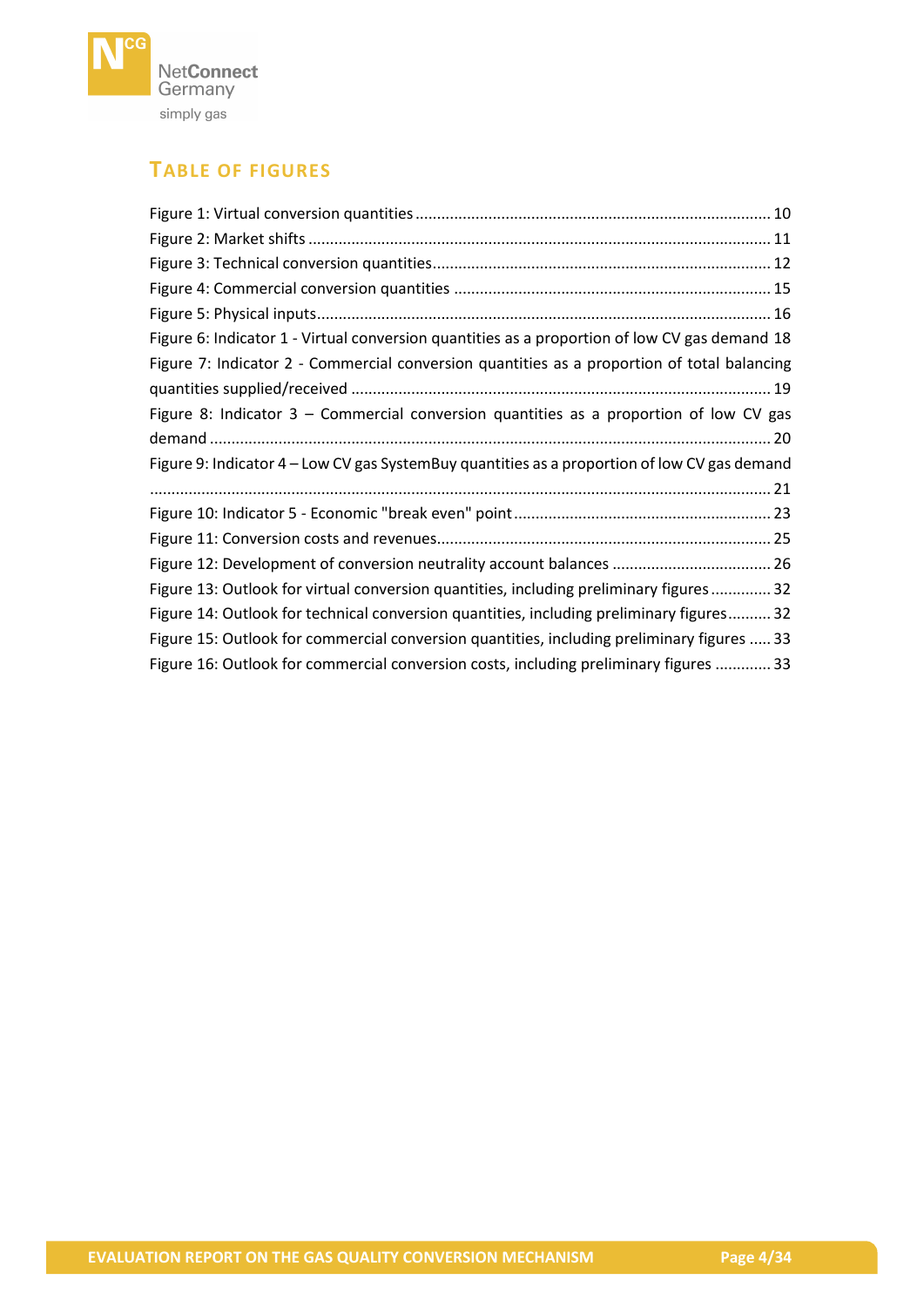

# **DEFINITIONS**

# VIRTUAL CONVERSION QUANTITY

The quantity converted and invoiced for each balancing group portfolio under the cross-quality energy balancing mechanism, i.e. if the high CV and low CV gas balances determined for a master balancing group have opposing signs, the lower of the two quantities (as measured in terms of their absolute values) is billed as the conversion quantity. Where low CV gas deficits are balanced out by means of high CV gas inputs, this is referred to as virtual conversion taking place in the direction from high CV to low CV quality (H to L). The reverse direction is defined as virtual conversion from low CV to high CV quality (L to H). The term "virtual conversion" may also refer to the sum of the virtual conversion quantities determined for the individual balancing groups.

## SYSTEM-WIDE VIRTUAL CONVERSION QUANTITY

One of the alternative approaches for determining the actual overall conversion quantity: The sum of all inputs and offtakes across all balancing group portfolios with allocations for gas of both gas qualities is determined (separately) for each gas quality. If the resulting high CV and low CV gas balances are in opposite directions (different algebraic signs), then the smaller of the two quantities (as measured in terms of their absolute values) represents the systemwide virtual conversion quantity.

From the quantity thus obtained the technical conversion quantities that have been converted exclusively for virtual conversion purposes must be deducted. In this calculation all balancing group portfolios comprising at least one subordinate balancing group for gas of a quality different from the gas quality of the master balancing group are taken into account. Both the master balancing group and the subordinate balancing group must be actively used, i.e. both must have been declared as receiving data for balancing purposes.

# COMMERCIAL CONVERSION

In order to apply a commercial value to the system-wide virtual conversion quantity the relevant figure is compared with the quantities supplied/received as part of the external balancing actions carried out on the day in question. For this purpose, it is assumed that qualityspecific balancing sell transactions in the gas quality for which there is an oversupply and the quality-specific or locational balancing buy transactions in the quality for which there is an undersupply have been made for the purpose of commercial conversion, with the upper limit being represented by the system-wide virtual conversion quantity.

# PHYSICAL CONVERSION QUANTITY

One of the alternative approaches for determining the actual overall conversion quantity: Where balancing actions have been taken in opposite directions, i.e. where quality-specific (balancing criterion "Quality") or locational balancing buy transactions have been made in one gas quality whilst quality-specific or locational balancing sell transactions have been made in the other gas quality, the smaller of the two quantities (as measured in terms of their absolute values) represents the actual overall conversion quantity.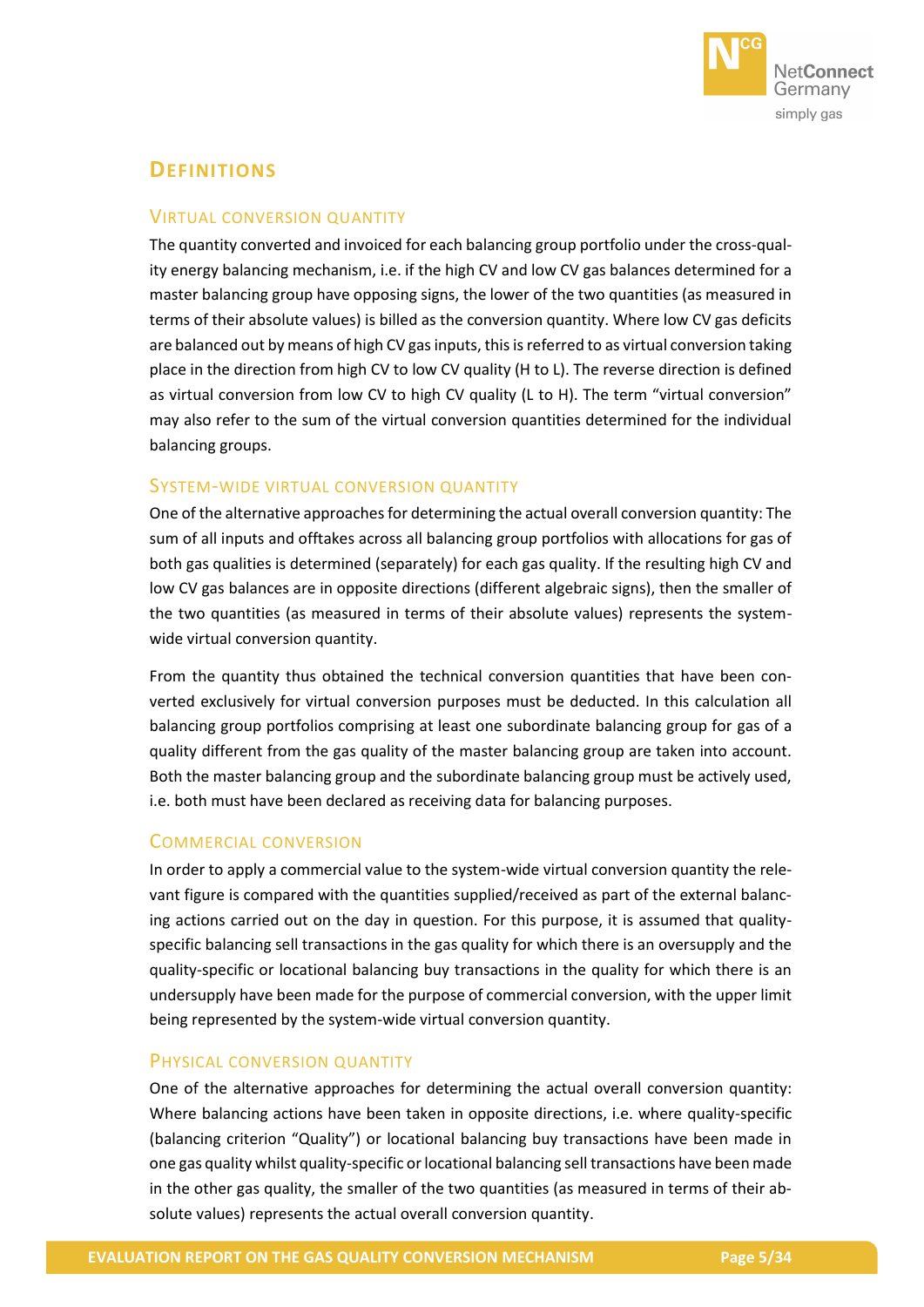

# ACTUAL OVERALL CONVERSION QUANTITY

Umbrella term for the quantity determined according to either the "system-wide virtual" approach or the "physical" approach. NCG uses the virtual conversion quantity.

# TECHNICAL CONVERSION

This refers to the gas quantities technically converted by means of mixing plants owned by the transmission system operators OGE and TG. OGE operates mixing plants converting between both gas qualities (from high CV to low CV quality and vice versa), whereas the Thyssengas mixing plants convert high CV gas to low CV gas only. The technical conversion quantity is composed of quantities used for system stability (shift of internal balancing gas and/or externally procured global balancing gas) and quantities used for balance-sheet grid-wide conversion.

# TRANSPORTATION CONVERSION

Gas can be shifted between gas qualities by booking and nominating capacities in opposite directions at cross-border interconnection points with the Netherlands. The (intra-)day export of high CV gas to the Netherlands in combination with the simultaneous import of the same quantity of low CV gas from the Netherlands is referred to as transportation conversion in the "high-to-low CV" direction, while the import of high CV gas in combination with the export of low CV gas is referred to as transportation conversion in the "low-to-high CV" direction.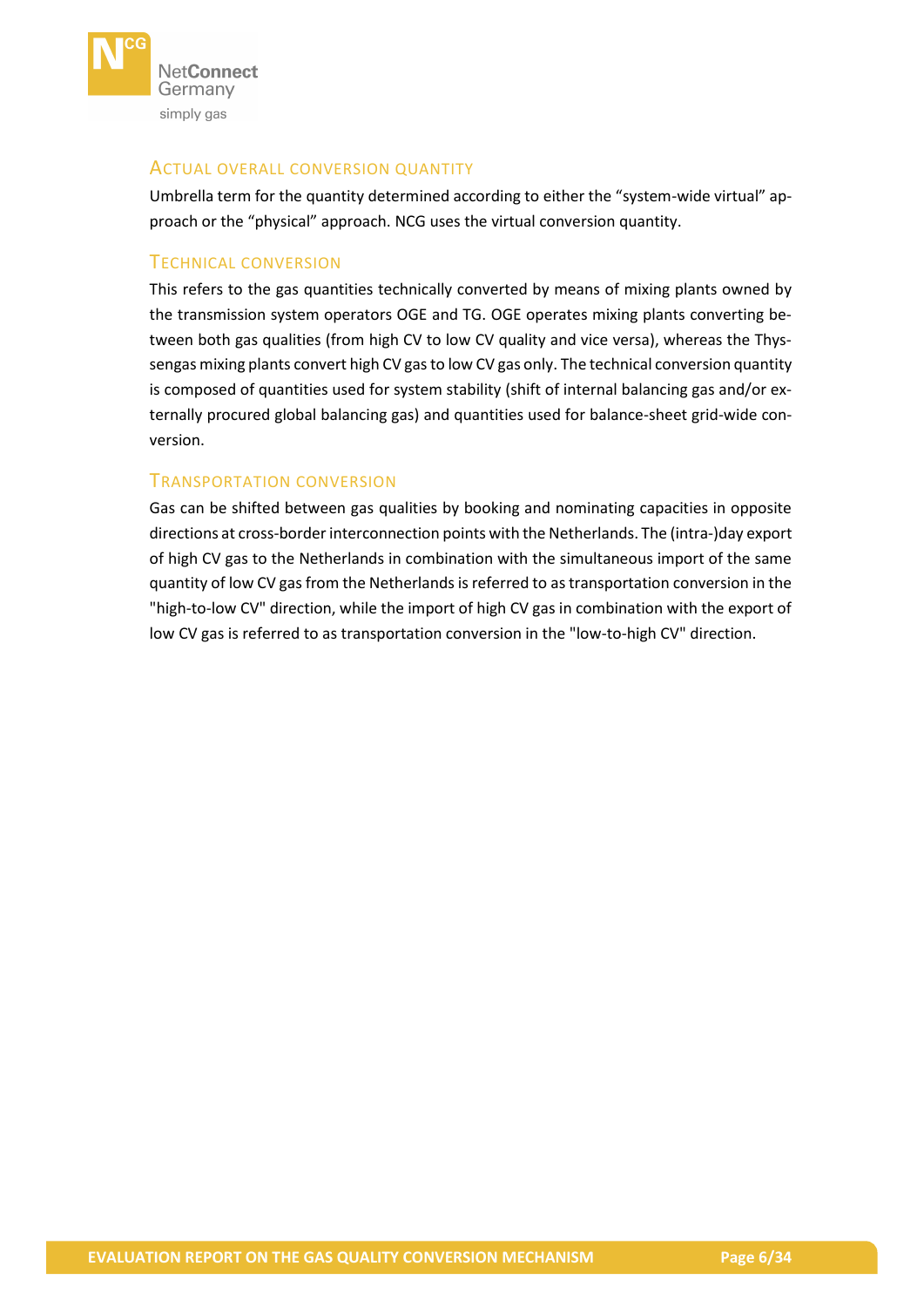

# <span id="page-6-0"></span>**1. INTRODUCTION**

NCG has been operating a multi-quality market area since 1 April 2011. The rules for the gas quality conversion mechanism were set out in an administrative ruling handed down by the German national regulatory authority Bundesnetzagentur (hereinafter referred to as the "Federal Network Agency") on 28 March 2012 (ref: BK7-11-002, the so-called "Konni Gas" decision), which was later amended by the Federal Network Agency's decision of 21 December 2016 (ref: BK7-16-050, below referred to as the "amended Konni Gas ruling").

NCG has an obligation under both the original as well as the amended Konni Gas rulings to submit an annual evaluation report on the development and evaluation of the conversion mechanism by 1 February every year. The present evaluation report describes the conversion developments with a focus on the fifteenth conversion period (CP) (1 October 2018 to 30 September 2019) and sets out the reasons why we believe that a conversion fee is still necessary for the conversion of gas from high CV to low CV quality (H to L).

The amended Konni Gas ruling came into force on 1 April 2017 and brought some important changes to the rules governing the conversion mechanism. While the amended Konni Gas ruling allows for the H-to-L conversion fee to be retained permanently, no conversion fee may be applied any longer for the conversion of gas from low CV to high CV quality (L to H).

Since April 2017 the conversion fee has been determined using an incentive-based approach. On the one hand, market participants are to be given sufficient incentives for using the virtual conversion mechanism available in the multi-quality market areas. On the other hand, it is to be avoided that the resulting commercial conversion measures to be taken by the market area manager (MAM) rise to such a scale as to make the MAM the main buyer of low CV gas in the course of its balancing activities. Another change related to the duration of the conversion fee validity period, which has been extended from six months to a full gas year effective 1 October 2017.

This report is structured as described below:

In chapter [2](#page-7-0) we examine the development of the virtual and technical as well as the actual overall conversion quantities in our market area. Chapter [3](#page-16-0) describes the developments identified above using the indicators introduced to determine the incentive-based conversion fee. Chapter [4](#page-23-0) outlines the commercial aspects of the conversion mechanism, i.e. those related to the development of the relevant costs and revenues including the current position of our conversion neutrality account, with particular reference to the liquidity buffer. In chapter [5](#page-28-0) we provide an analysis of the reasons why we believe that it is necessary to retain the conversion fee. Chapter [6](#page-30-0) provides an outlook on the development of the conversion system in the current gas year on the basis of the information available to date.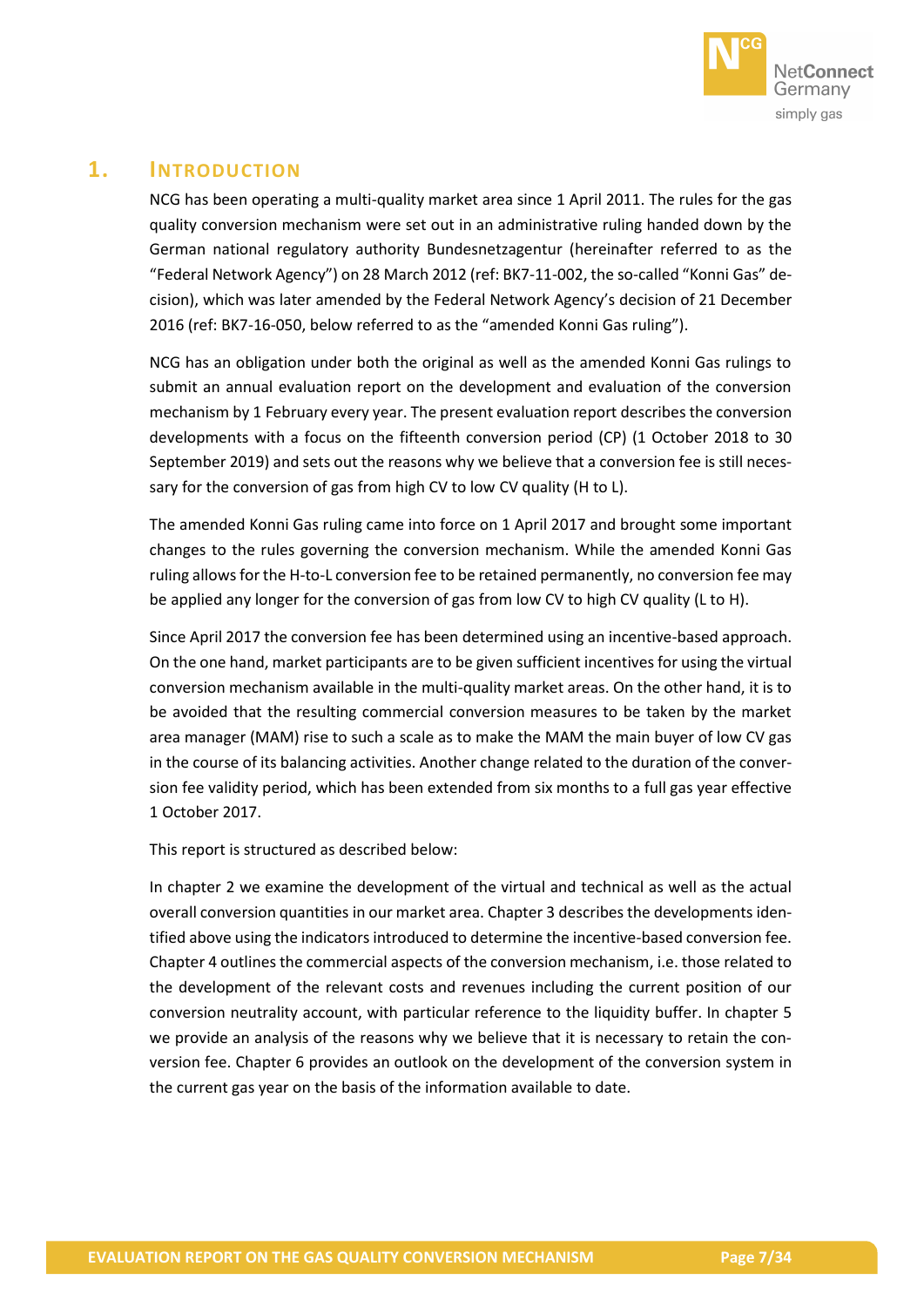

# <span id="page-7-0"></span>**2. REVIEW AND EVALUATION OF PHYSICAL AND TECHNICAL DEVEL-OPMENTS**

# <span id="page-7-1"></span>2.1. DEVELOPMENT OF VIRTUAL CONVERSION QUANTITIES

Market participants' use of the virtual conversion mechanism has varied greatly since our market area became a multi-quality market area on 1 April 2011 (for further information, please refer to our previous evaluation reports). While in 2013 market participants temporarily tended to convert relatively large quantities from low CV to high CV quality (L to H), it was not until 2015 that a fundamental trend emerged, with market participants now using the system in the other direction to convert gas from high CV to low CV quality (H to L).

Since the start of the thirteenth conversion period, which began on 1 April 2017, the partially changed conversion rules as set out in the amended Konni Gas ruling have been in effect. In line with the newly defined fee cap, we set our conversion fee (H to L) at 0.45 EUR/MWh. Under the amended Konni Gas ruling no conversion fee was to be applied any longer in the opposite direction (L to H). In the thirteenth conversion period market participants' use of the conversion mechanism accelerated further and rose to the highest level since the multi-quality market area was launched. With the L-to-H conversion fee down to zero, the major share of these conversion activities took place in this direction. In the H-to-L direction, market participants made only little use of the virtual conversion mechanism. The fourteenth period showed a continuation of this behaviour. Again, large quantities are converted from low CV gas to high CV gas in the direction which is not subject to a conversion fee. The use of the opposite direction continues to lag behind and is basically limited to the winter months.

[Table](#page-8-0) 1 shows the net virtual conversion quantities along with the conversion fees applicable in each direction for each conversion period.

The aggregate virtual conversion quantities determined for the balancing group managers (BGMs) active in the market area and the actual overall conversion quantities (as determined according to the system-wide virtual approach) determined for the previous conversion periods are shown by gas year in [Figure](#page-9-0) 1. The light colours in the chart represent the first conversion period and the dark colours the second conversion period falling within each gas year, respectively. From the fourteenth period onwards, they cover an entire gas year. Due to netting effects the actual overall conversion quantities are lower than the virtual conversion quantities. Netting effects result from the mutual offsetting of inputs and offtakes when calculating the sums for the entire market area in each gas quality.

In this context a market shift from low CV to high CV quality (L to H) refers to a situation where exit points using high CV gas are supplied via inputs of low CV gas. The reverse applies where a market shift takes place from high CV to low CV quality (H to L). The term "market shift" describes the proportion (in per cent) in which exit points using gas of one gas quality are supplied with gas of the other gas quality via the virtual conversion mechanism. Please note when comparing the related percentages that total gas demand in the high CV sectors of the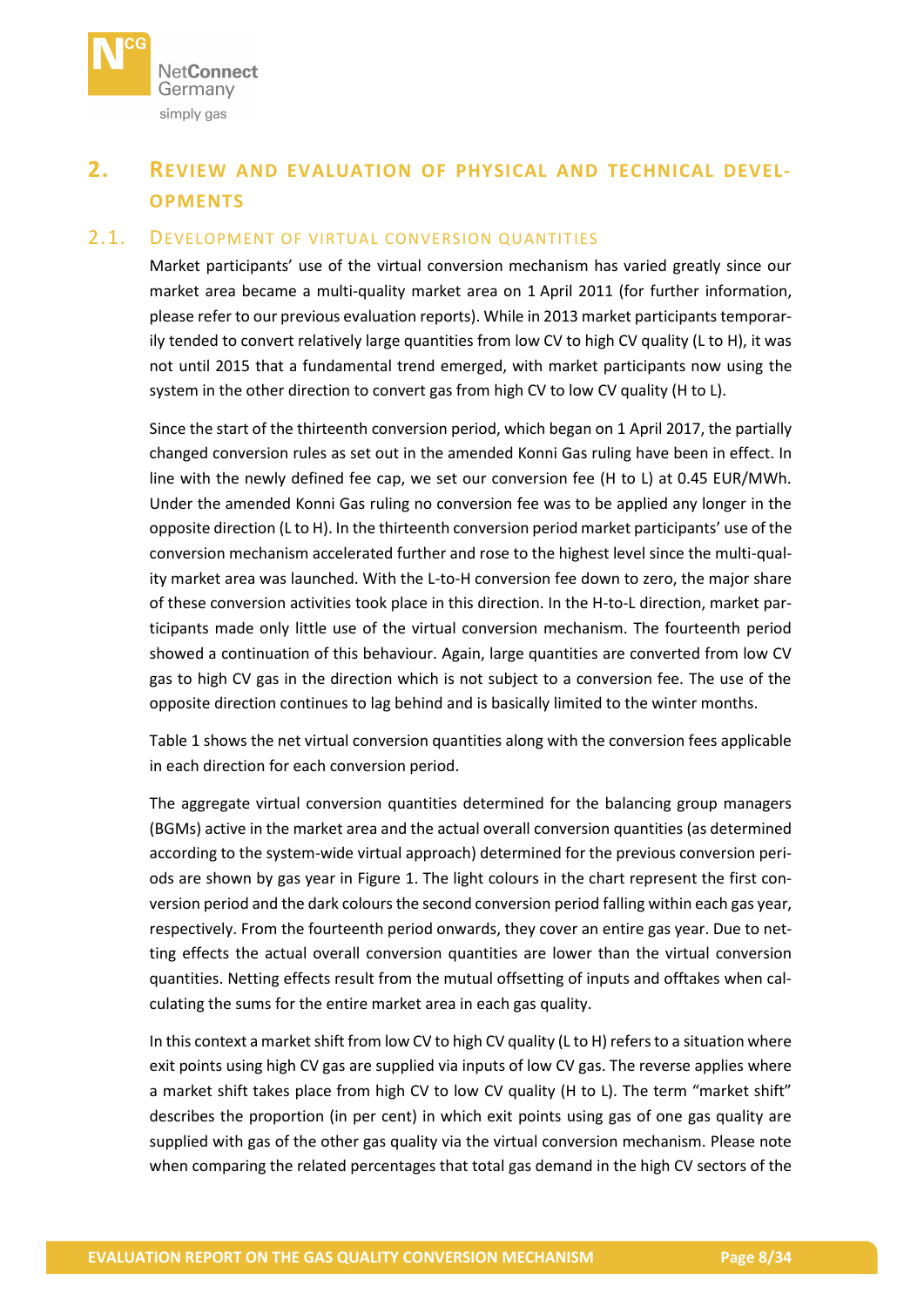

| No.                     | <b>Conversion</b><br>period               | <b>Conversion fee</b><br>(H→L) | <b>Conversion fee</b><br>$(L \rightarrow H)$ | Net virtual con-<br>version quantity | <b>Direction of</b><br>conversion (net) |
|-------------------------|-------------------------------------------|--------------------------------|----------------------------------------------|--------------------------------------|-----------------------------------------|
| $\mathbf{1}$            | $1/04/2011$ -                             | 2.000 EUR/MWh                  | 2.000 EUR/MWh                                | 333 GWh                              | $L \rightarrow H$                       |
| $\overline{\mathbf{2}}$ | 30/09/2011<br>$1/10/2011$ -               | 1.500 EUR/MWh                  | 1.500 EUR/MWh                                | 98 GWh                               | $L \rightarrow H$                       |
| $\overline{\mathbf{3}}$ | 31/03/2012<br>$1/04/2012 -$               | 0.900 EUR/MWh                  | 0.900 EUR/MWh                                | 356 GWh                              | $L \rightarrow H$                       |
| 4                       | 30/09/2012<br>$1/10/2012 -$               | 0.700 EUR/MWh                  | 0.700 EUR/MWh                                | 3,086 GWh                            | $L \rightarrow H$                       |
| 5                       | 31/03/2013<br>$1/04/2013 -$               | 0.600 EUR/MWh                  | 0.600 EUR/MWh                                | 6,294 GWh                            | $L \rightarrow H$                       |
| 6                       | 30/09/2013<br>$1/10/2013 -$               | 0.600 EUR/MWh                  | 0.600 EUR/MWh                                | 917 GWh                              | $L \rightarrow H$                       |
| $\overline{7}$          | 31/03/2014<br>$1/04/2014$ -<br>30/09/2014 | 0.400 EUR/MWh                  | 0.400 EUR/MWh                                | 296 GWh                              | $H\rightarrow L$                        |
| 8                       | $1/10/2014$ -<br>31/03/2015               | 0.400 EUR/MWh                  | 0.400 EUR/MWh                                | 2,102 GWh                            | $H\rightarrow L$                        |
| 9                       | $1/04/2015 -$<br>30/09/2015               | 0.300 EUR/MWh                  | 0.300 EUR/MWh                                | 7,288 GWh                            | $H\rightarrow L$                        |
| 10                      | $1/10/2015$ -<br>31/03/2016               | 0.300 EUR/MWh                  | 0.300 EUR/MWh                                | 19,416 GWh                           | $H\rightarrow L$                        |
| 11                      | $1/04/2016$ -<br>30/09/2016               | 0.453 EUR/MWh                  | 0.453 EUR/MWh                                | 7,722 GWh                            | $H\rightarrow L$                        |
| 12                      | $1/10/2016$ -<br>31/03/2017               | 0.453 EUR/MWh                  | 0.000 EUR/MWh                                | 97 GWh                               | $H\rightarrow L$                        |
| 13                      | $1/04/2017 -$<br>30/09/2017               | 0.450 EUR/MWh                  | n/a                                          | 22,030 GWh                           | $L \rightarrow H$                       |
| 14                      | $1/10/2017$ -<br>30/09/2018               | 0.450 EUR/MWh                  | n/a                                          | 15,325 GWh                           | $L \rightarrow H$                       |
| 15                      | $1/10/2018 -$<br>30/09/2019               | 0.450 EUR/MWh                  | n/a                                          | 39,567 GWh                           | $L \rightarrow H$                       |

<span id="page-8-0"></span>Table 1: Net virtual conversion quantities

market area significantly exceeds total gas demand in the low CV sectors, among other reasons due to transit transports. The market shift figures to date in each direction are shown in [Figure](#page-10-0) 2 for an entire gas year.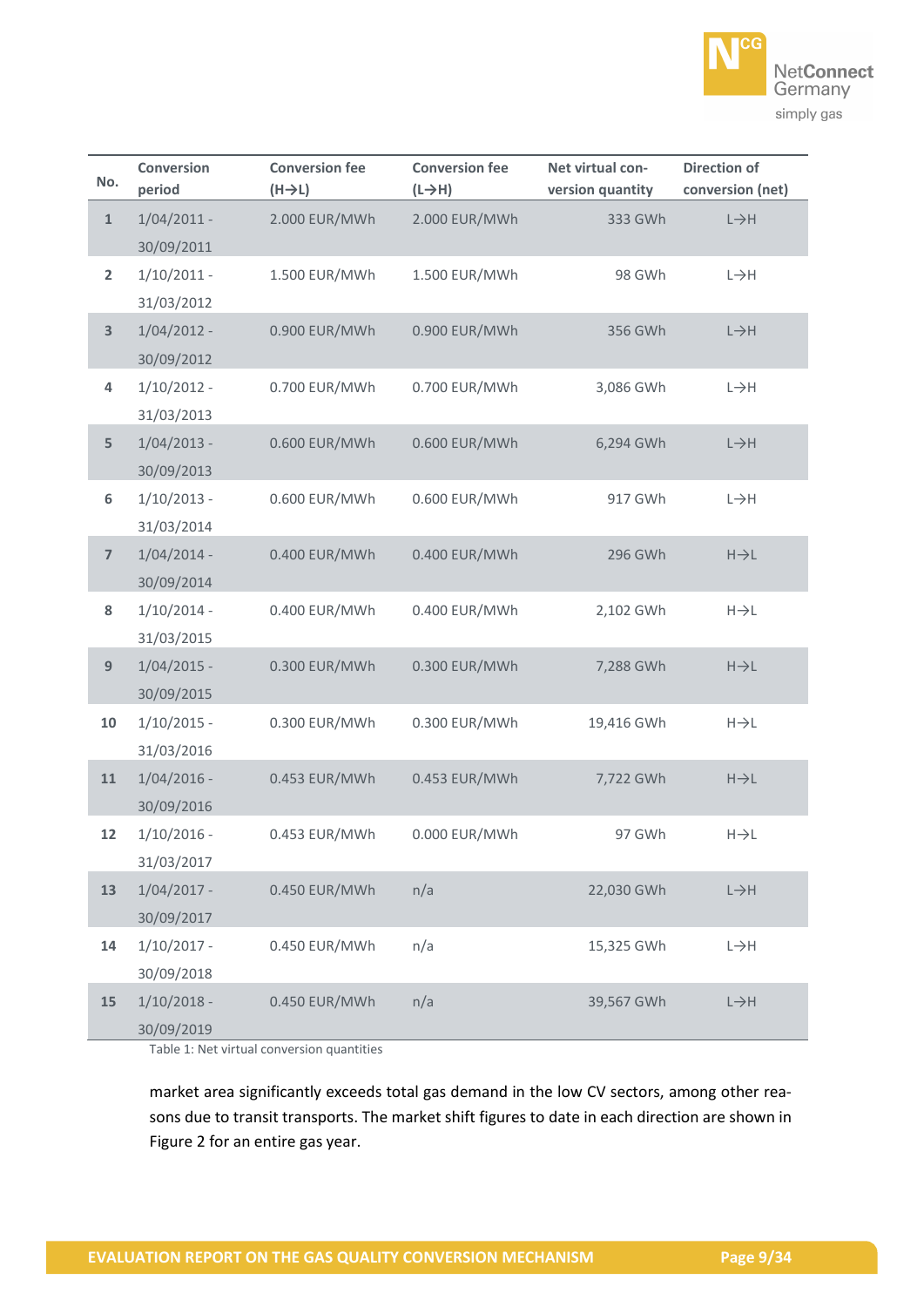

# **Virtual conversion quantities**

 $H$ -to-L conversion  $H$  L-to-H conversion



#### **Virtual system-wide conversion**



<span id="page-9-0"></span>Figure 1: Virtual conversion quantities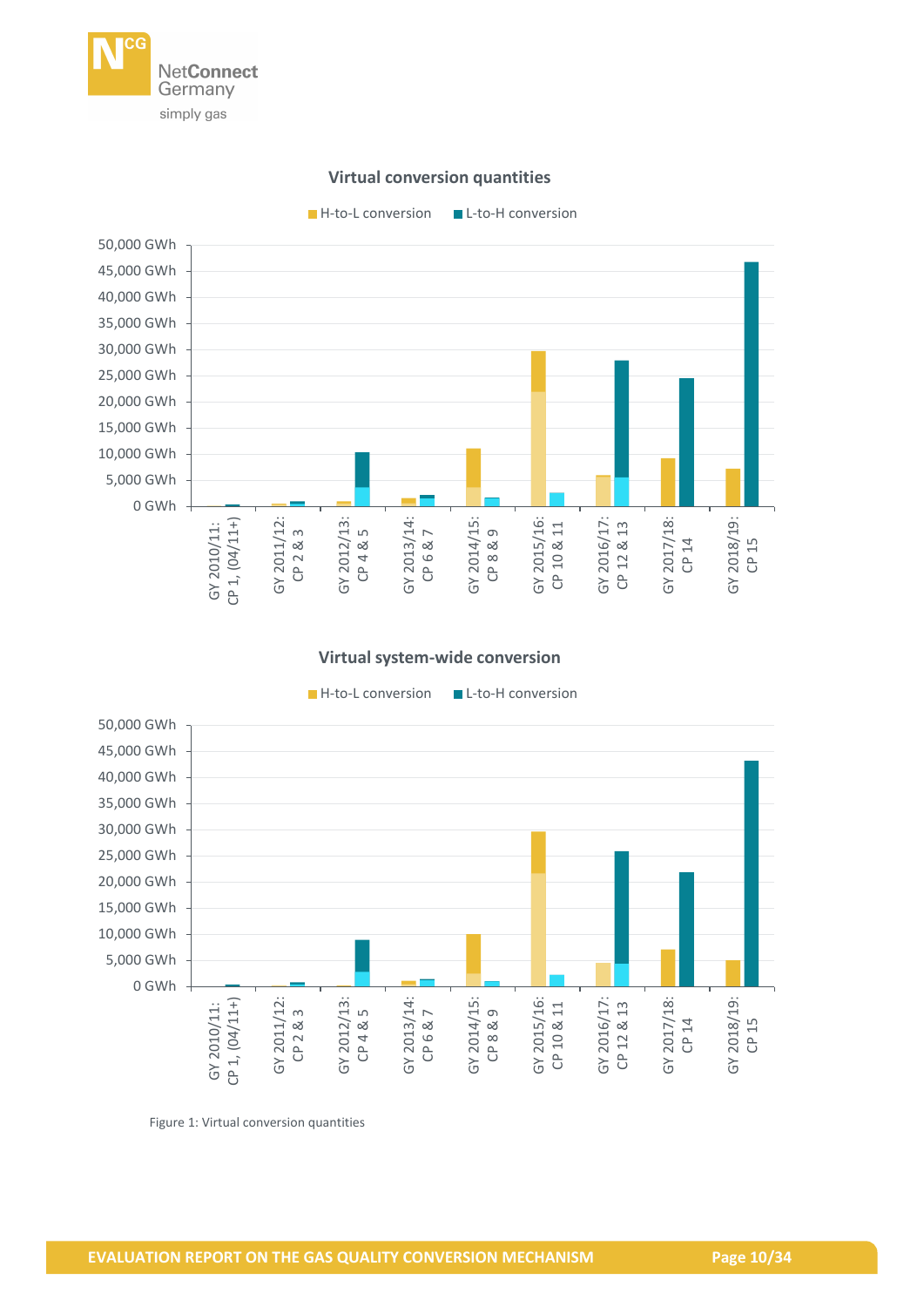

#### **Market shift**



<span id="page-10-0"></span>Figure 2: Market shifts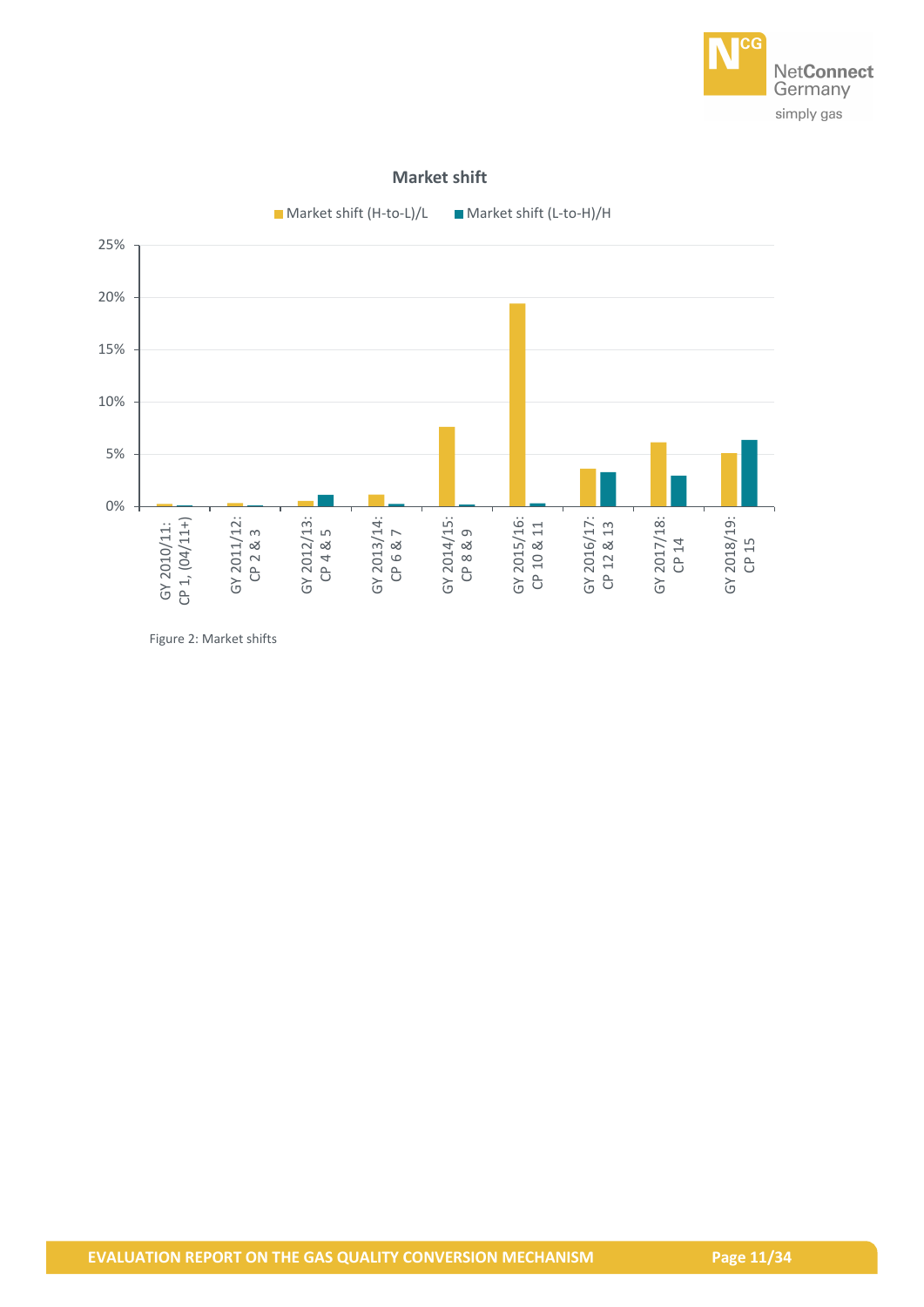

# <span id="page-11-0"></span>2.2. TECHNICAL CONVERSION QUANTITIES

At present, OGE and TG own technical conversion facilities in the NCG market area. OGE's Werne gas mixing plant is capable of adding both low CV gas to the high CV system and high CV gas to the low CV system. OGE's Scheidt mixing plant adds low CV gas to the high CV system. TG, in contrast, has a gas-air mixing plant located in Broichweiden. The facility adds air to high CV gas in order to obtain low CV gas. No third-party conversion facilities are currently used. So far, the use of the OGE and TG mixing plants has not generated any additional costs that would need to be recovered through the conversion fee.

We follow a computational approach to determine what proportion of the quantities converted in the available technical conversion facilities can be attributed to the Konni Gas mechanism. To do so, we calculate the difference between the system-wide virtual conversion quantity and the commercial conversion quantity for each day, compare it with the quantity technically converted on the same day and then apply the minimum of these two quantities. The resulting utilisation of the technical mixing plants in our market area is shown by gas year in [Figure 3.](#page-11-1) The light colours in the chart represent the first conversion period and the dark colours the second conversion period falling within each gas year, respectively. From the fourteenth period onwards, they cover an entire gas year.

Since March 2015, there has been a considerable decline in the technical conversion capability for the conversion of gas from high CV to low CV quality, most notably at the Werne gas mixing plant. It is assumed that this development can be attributed to the increased technical conversion activities in the Dutch gas transmission system, where high CV gas is converted to



## **Technical conversion quantities**

<span id="page-11-1"></span>Figure 3: Technical conversion quantities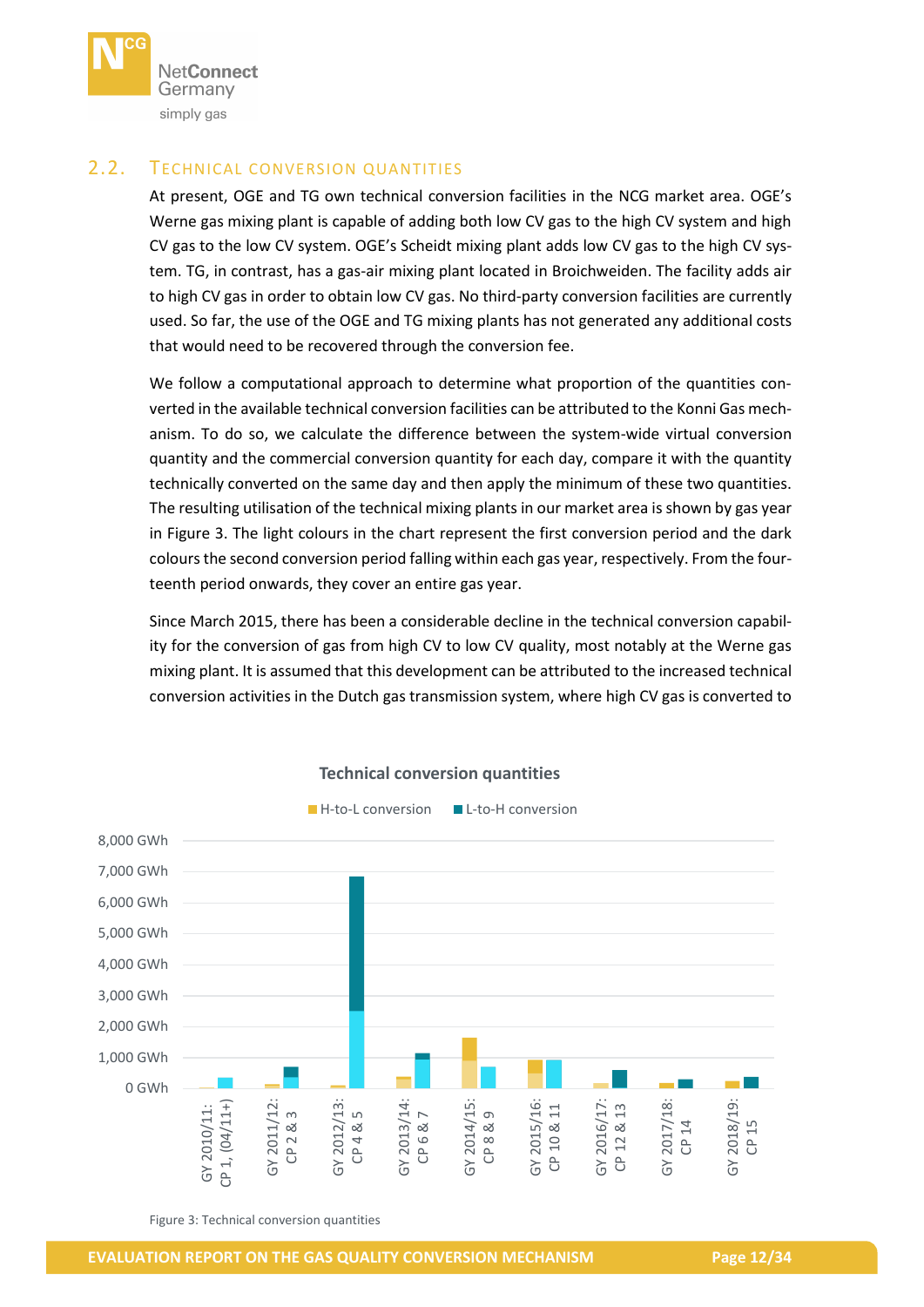

low CV gas through the addition of nitrogen. As nitrogen is added, the Wobbe Index of the low CV gas received from the Netherlands rises, which results in a higher calorific value. This in turn limits the high CV to low CV conversion capability of the Werne mixing plant. In view of the expected decline in Dutch low CV gas production volumes from the Groningen gas field, we assume that the conversion capability of the Werne mixing plant will continue to be subject to limitations.

# TRANSPORTATION CONVERSION

Transportation conversion as a commercial technical conversion activity is always used when booking capacities in opposite directions to and from the Netherlands results in lower overall costs than the corresponding purchase and sale of balancing gas in opposite directions. This activity has been in use since September 2018 and accounts for only a very small proportion of total conversion. The days and quantities are shown in [Table](#page-12-0) 2.

| Gas day    | Transportation conversion<br>$(H \rightarrow L)$ |            | Transportation conversion<br>$(L \rightarrow H)$ |                |
|------------|--------------------------------------------------|------------|--------------------------------------------------|----------------|
| 11.09.2018 | 24 GWh                                           | €35,738.34 | 0 GWh                                            | $ \varepsilon$ |
| 29.09.2018 | 24 GWh                                           | €35,738.34 | 0 GWh                                            | - €            |
| 30.09.2018 | 24 GWh                                           | €35,738.34 | 0 GWh                                            | $ \varepsilon$ |

<span id="page-12-0"></span>Table 2: Transportation conversion quantities and costs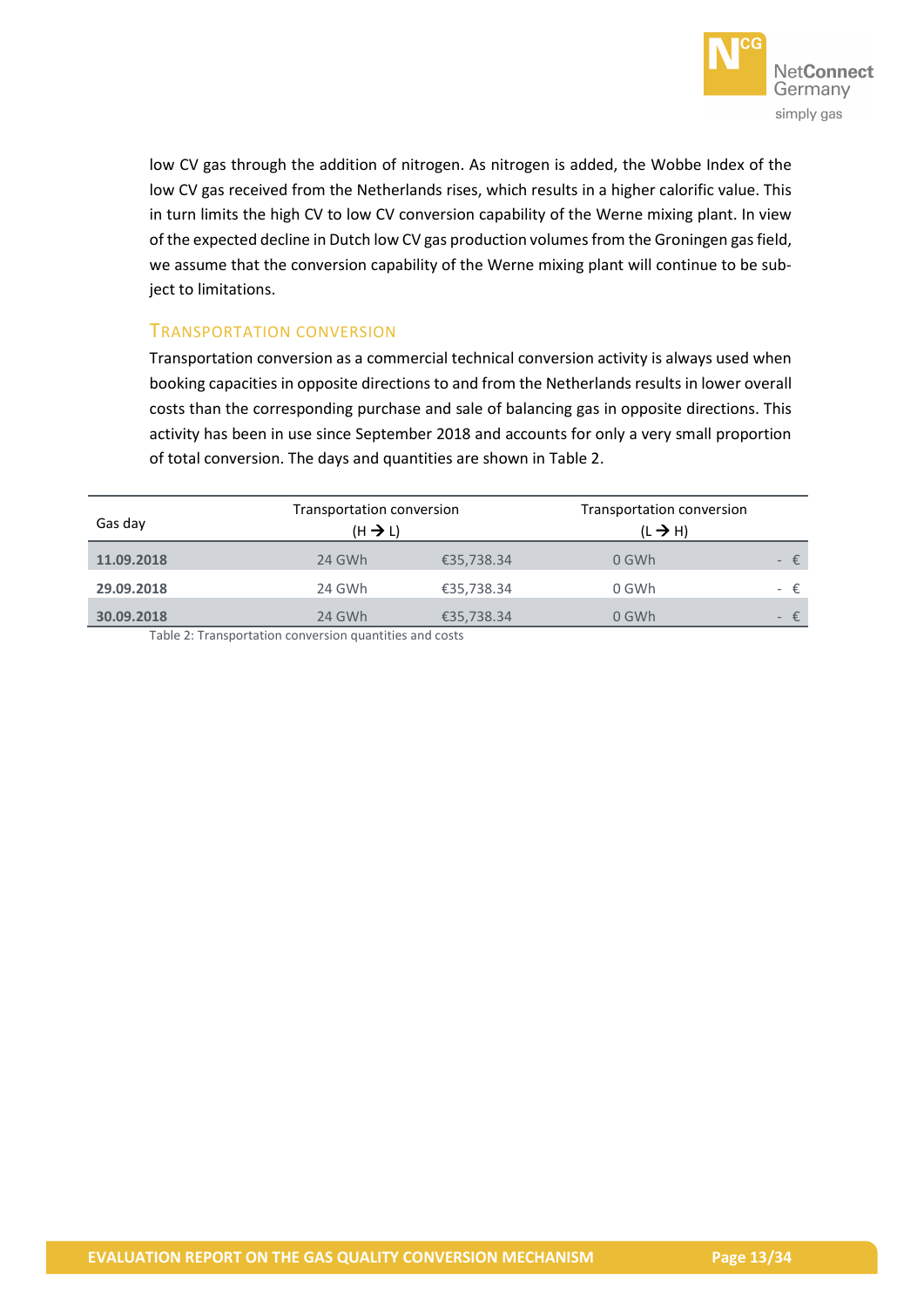

# <span id="page-13-0"></span>2.3. USE OF COMMERCIAL CONVERSION MEASURES

# APPROACH FOR CALCULATING COMMERCIAL CONVERSION QUANTITIES

Commercial conversion measures need to be taken in situations where technical conversion measures are not sufficient to counterbalance market shifts.

The first step in determining the quantity converted through commercial conversion measures is to calculate the sums of the balancing quantities sold in the gas quality for which there is an oversupply and the balancing quantities purchased in the gas quality for which there is an undersupply, respectively. In view of the fact that for "Global" balancing actions the gas quality is no relevant criterion, only rest-of-the-day (RoD) and day-ahead (DA) buy and sell transactions effected to meet "Quality" or "Local" balancing requirements are taken into account when calculating the overall commercial conversion quantity. Where the above calculations show that balancing actions have been taken in opposite directions in the two different gas qualities (e.g. sales of high CV gas and purchases of low CV gas), the relevant figure is compared with the direction of the system-wide virtual conversion quantity previously determined. If the direction of the relevant opposite balancing actions corresponds to the direction in which the system-wide virtual conversion quantity has been converted, then the smaller of the two values (as measured in terms of their absolute values) represents the quantity that was converted by way of commercial conversion measures in each direction.

Where even within one gas quality balancing actions have been taken in opposite directions, the actual overall sell/buy figure is used, i.e. where there is an oversupply in the market area and gas has been both sold and purchased on that day, only the gas quantities sold in the relevant gas quality are taken into account, and not offset by the quantities bought in that quality. Any netting between quantities of the same quality would result in reduced sell or buy quantities, which would not reflect the actual balancing actions taken. The corresponding quantity for the other gas quality is determined following the same principles. The balancing quantity deployed in opposite directions is determined as the smaller of the two quantities (as measured in terms of their absolute values).

#### DEVELOPMENTS IN THE CONVERSION PERIODS COVERED BY THIS REPORT

The extreme levels to which our commercial conversion activities rose in the spring of 2016 have not been seen again to date. As virtual conversion activities in the H-to-L direction decreased in January 2017, the scale of our commercial conversion measures in this direction also went down. However, the winter months of December 2017 to March 2018 have seen virtual conversion quantities of up to 400 GWh per day and over 3 TWh per month, resulting in commercial conversion quantities of over 200 GWh per day and 2 TWh per month.

Increased virtual conversion activities in the L-to-H direction, most notably in the summer months of the previous gas year, meant that our commercial conversion activities in this direction (L to H) also accelerated, albeit to a lesser extent. This was due to the fact that on the Dutch side market participants are looking to bring down low CV gas sales in view of the recent production cutbacks implemented in the Netherlands. In many cases, therefore, the transmission system operators operating the relevant cross-border interconnection points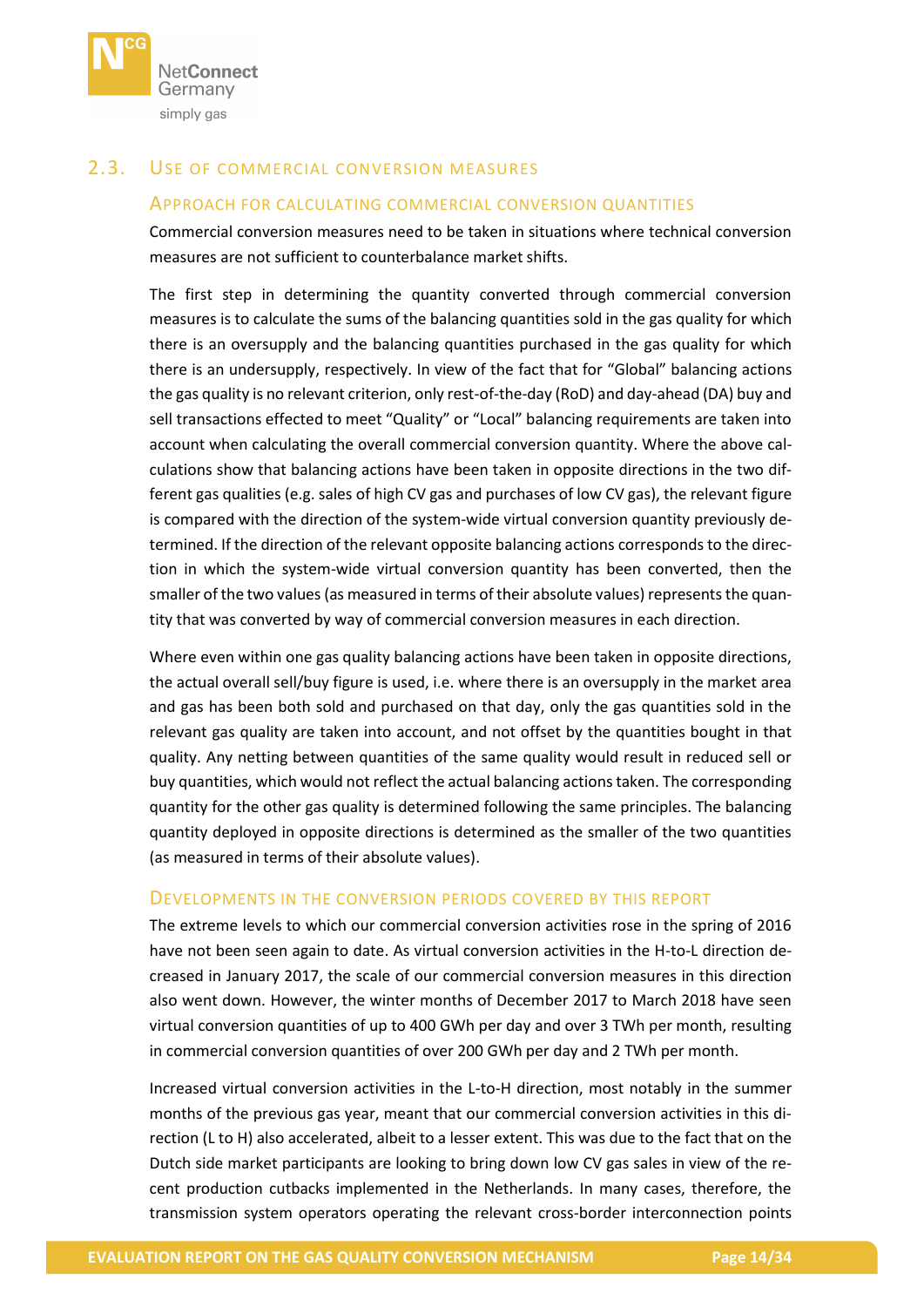

(IPs) now agree to swap the additional volumes of low CV gas made available by shippers for high CV gas, which is then delivered at other IPs. These swaps in turn mean that we have to carry out fewer technical and/or commercial conversion measures. This effect was also observed in the fifteenth period and led to a decline in commercial conversion activities in the L-to-H direction despite a further increase in virtual conversion quantities.

[Figure](#page-14-0) 4 summarises the commercial conversion quantities determined for each of the conversion periods by gas year and provides a graphical illustration of their development. The light colours in the chart represent the first conversion period and the dark colours the second conversion period falling within each gas year, respectively. From the fourteenth period onwards, they cover an entire gas year.



# **Commercial conversion quantities**

<span id="page-14-0"></span>Figure 4: Commercial conversion quantities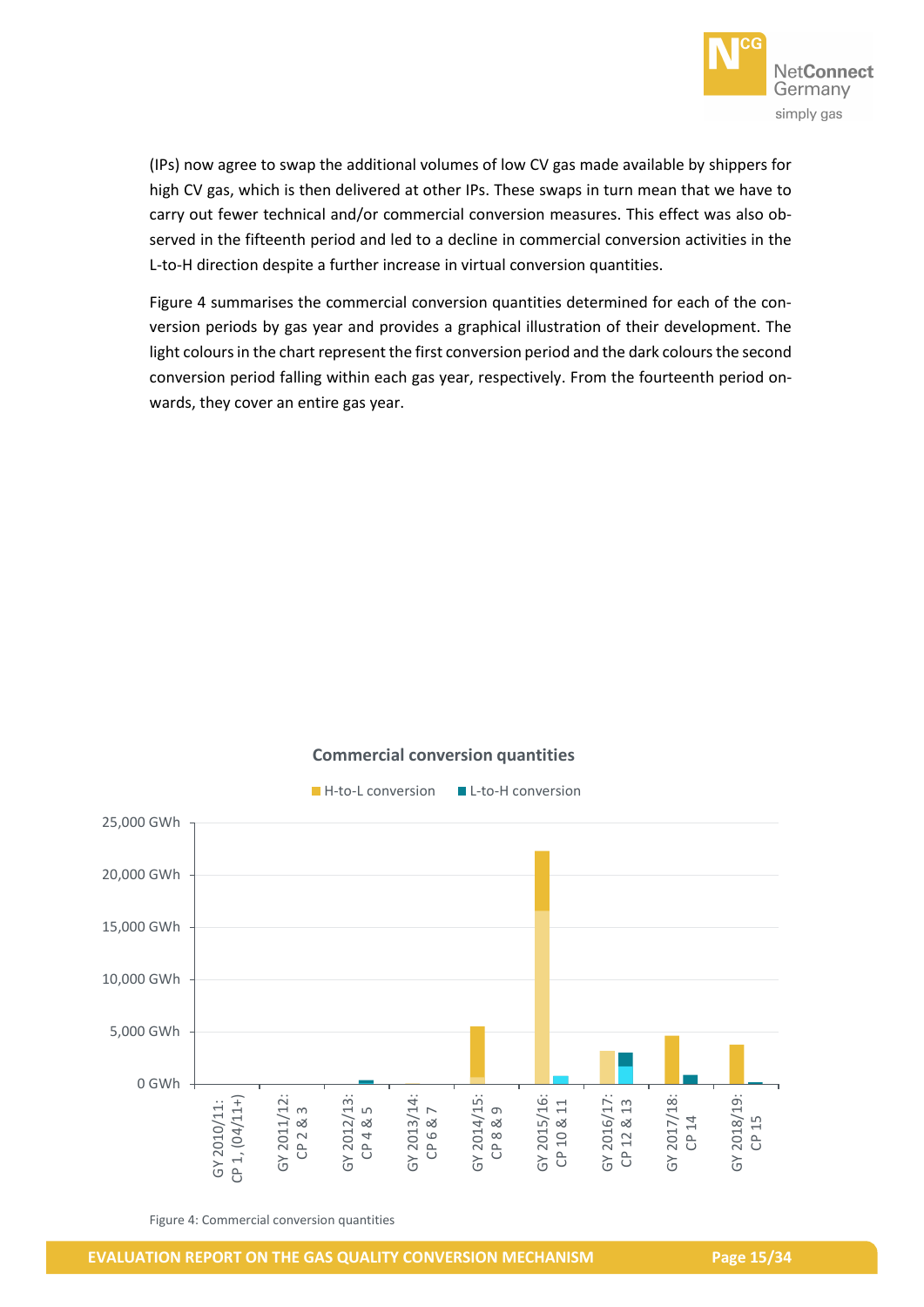

# <span id="page-15-0"></span>2.4. DEVELOPMENT OF TOTAL PHYSICAL INPUTS ACROSS ALL BALANCING GROUPS

According to the Konni Gas ruling, the MAM may levy a conversion neutrality charge on BGMs if the revenues generated from conversion fee payments are insufficient to recover the costs incurred under the conversion mechanism. The conversion neutrality charge is levied on all physical inputs, or the relevant allocations, as allocated to a balancing group of the "FZK" type (i.e. freely allocable capacities not subject to any transportation route restrictions) or to a balancing group of the "DZK" type (i.e. directly allocable capacities). Purely virtual inputs, such as trades on the virtual trading point and physical inputs into a BZK balancing group are not taken into account.

Conversion neutrality charges are currently applied to the following input data series types:

- **n** inputs of the "Entryso" type
- **n** inputs of the "Entry Biogas" type
- **n** inputs of the "Entry Wasserstoff" type

The relevant physical gas deliveries in each gas year are shown in [Figure](#page-15-1) 5 , with the light colours in the chart representing the first conversion period and the dark colours representing the second conversion period falling within each gas year, respectively. From the fourteenth period onwards, they each cover an entire gas year.



# **Physical inputs across all balancing groups**

<span id="page-15-1"></span>Figure 5: Physical inputs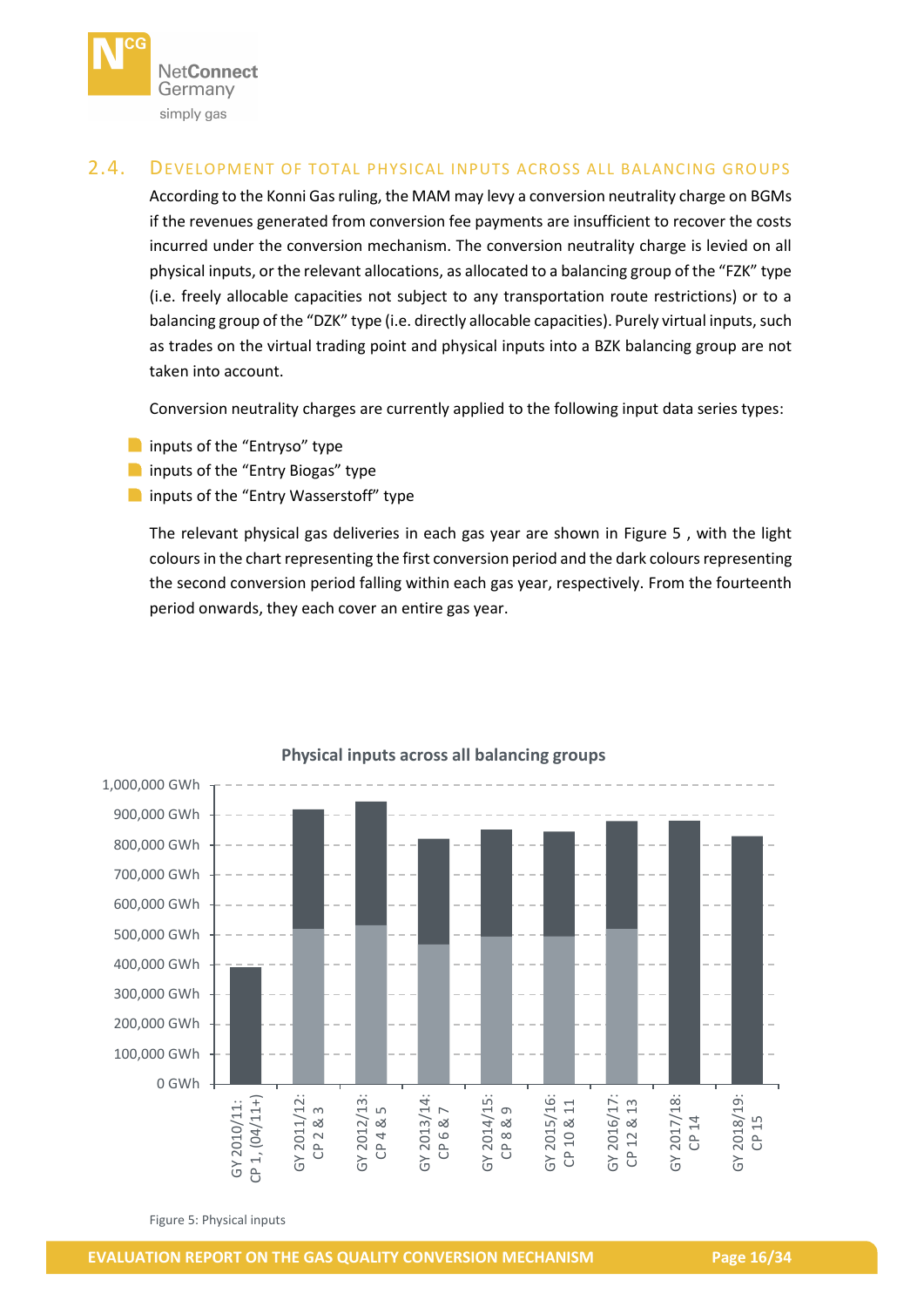

# <span id="page-16-0"></span>**3. EVALUATION OF THE CONVERSION SYSTEM ON THE BASIS OF THE INDICATORS USED FOR DETERMINING THE INCENTIVE-BASED CON-VERSION FEE**

Under the amended Konni Gas ruling we have to determine our incentive-based conversion fee based on a set of suitable indicators that duly reflect the conversion fee's intended purpose of influencing market participants' behaviour. Apart from the three indicators proposed by the BNetzA, NCG uses two additional indicators. The first four of these indicators also represent a suitable instrument for evaluating the conversion system and are therefore also used in the Evaluation Report:

- **N** Virtual conversion quantities converted from high CV to low CV quality relative to the total low CV gas demand in the market area [\(Indicator 1\)](#page-17-0)
- **Balancing quantities supplied/received for H-to-L conversion purposes relative to total bal**ancing quantities supplied/received [\(Indicator 2\)](#page-18-0)
- **B** Balancing quantities supplied/received for H-to-L conversion purposes relative to the total low CV gas demand in the market area [\(Indicator 3\)](#page-19-0)
- **Low CV gas quantities purchased for balancing purposes relative to the total low CV gas de**mand in the market area [\(Indicator 4\)](#page-20-0)

The development of the cost parameters at the NCG and TTF VTPs and the transportation costs between the NCG and TTF market areas can be derived from indicator five:

Determination of the "commercial break-even point" at which the cost of procuring low CV gas on the Dutch trading hub TTF and transporting it to the low CV gas networks of the NCG market area equals the cost of procuring high CV gas in the NCG market area and using the virtual conversion mechanism to meet a demand for low CV gas as a function of the conversion fee level [\(Indicator 5\)](#page-21-0)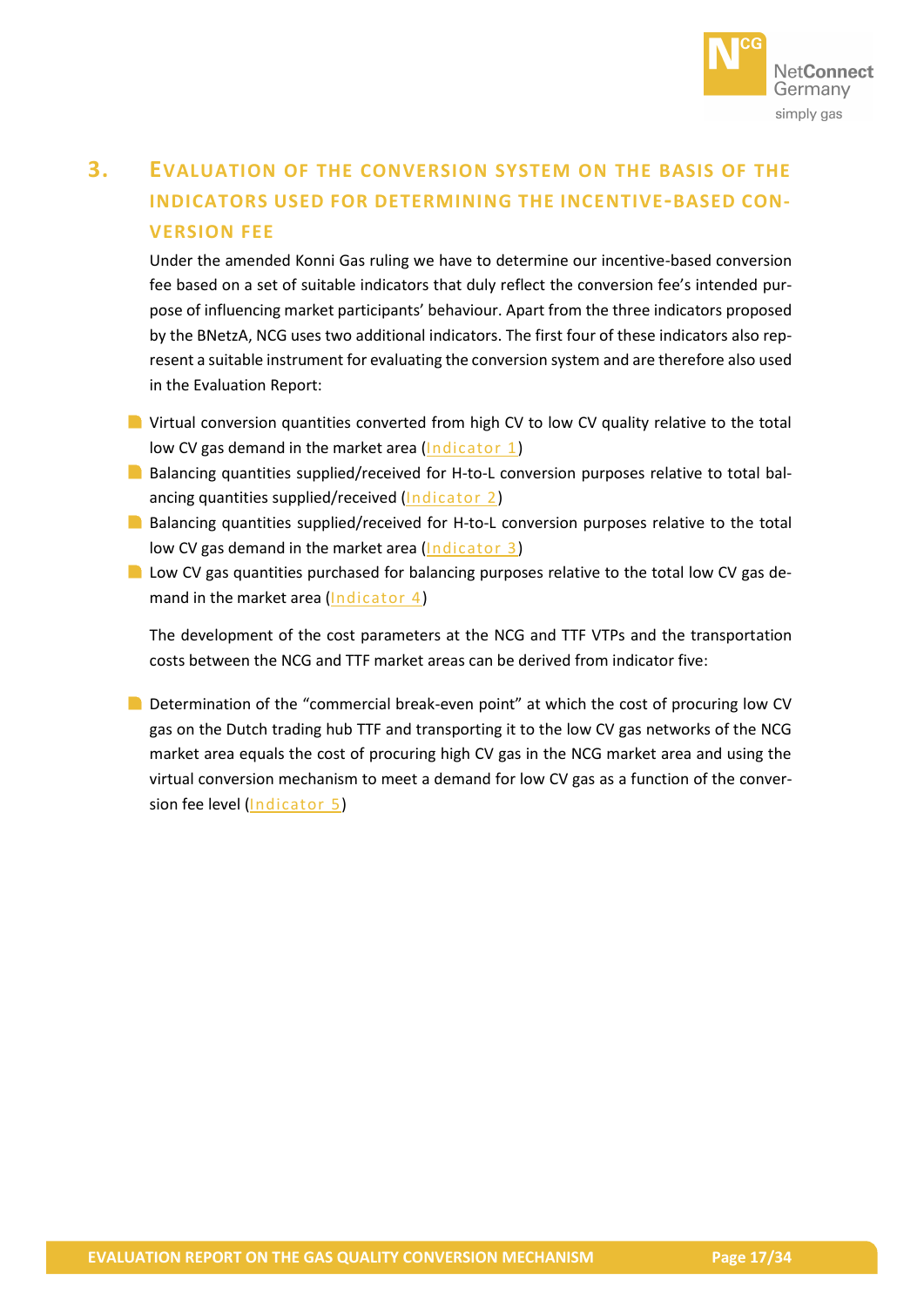

# <span id="page-17-0"></span>3.1. INDICATOR 1: VIRTUAL CONVERSION QUANTITIES CONVERTED FROM HIGH CV TO LOW CV QUALITY RELATIVE TO THE TOTAL LOW CV GAS DEMAND IN THE MARKET AREA

In order to calculate this indicator, we examined the relationship between the conversion fee level and the proportion of total low CV gas demand that was virtually converted by balancing group managers (BGMs) for each of the previous conversion periods[. Figure](#page-17-1) 6 shows the maximum daily share in the respective month starting in October 2012. The graph also shows the conversion fee applicable in the respective month.

Indicator 1 clearly shows the dependence of the virtual conversion quantities on the given conversion fee. The reduction in April 2015 to 30 ct/MWh led to an increase in the low CV gas exits (maximum daily values) relying on high CV gas and quality conversion to over 50 %, rising even to over 70 % in the 2015/2016 winter season. After the fee was set at 45 ct/MWh, the share of low CV gas sales attributable to virtual conversion dropped to a level that can be handled by the system, which also reflects a relevant use of the conversion system.



# Share of virtual H-to-L conversion quantities in low CV gas demand (maximum)

 $M$  Monthly  $-$  Conversion fee (H-to-L)

<span id="page-17-1"></span>Figure 6: Indicator 1 - Virtual conversion quantities as a proportion of low CV gas demand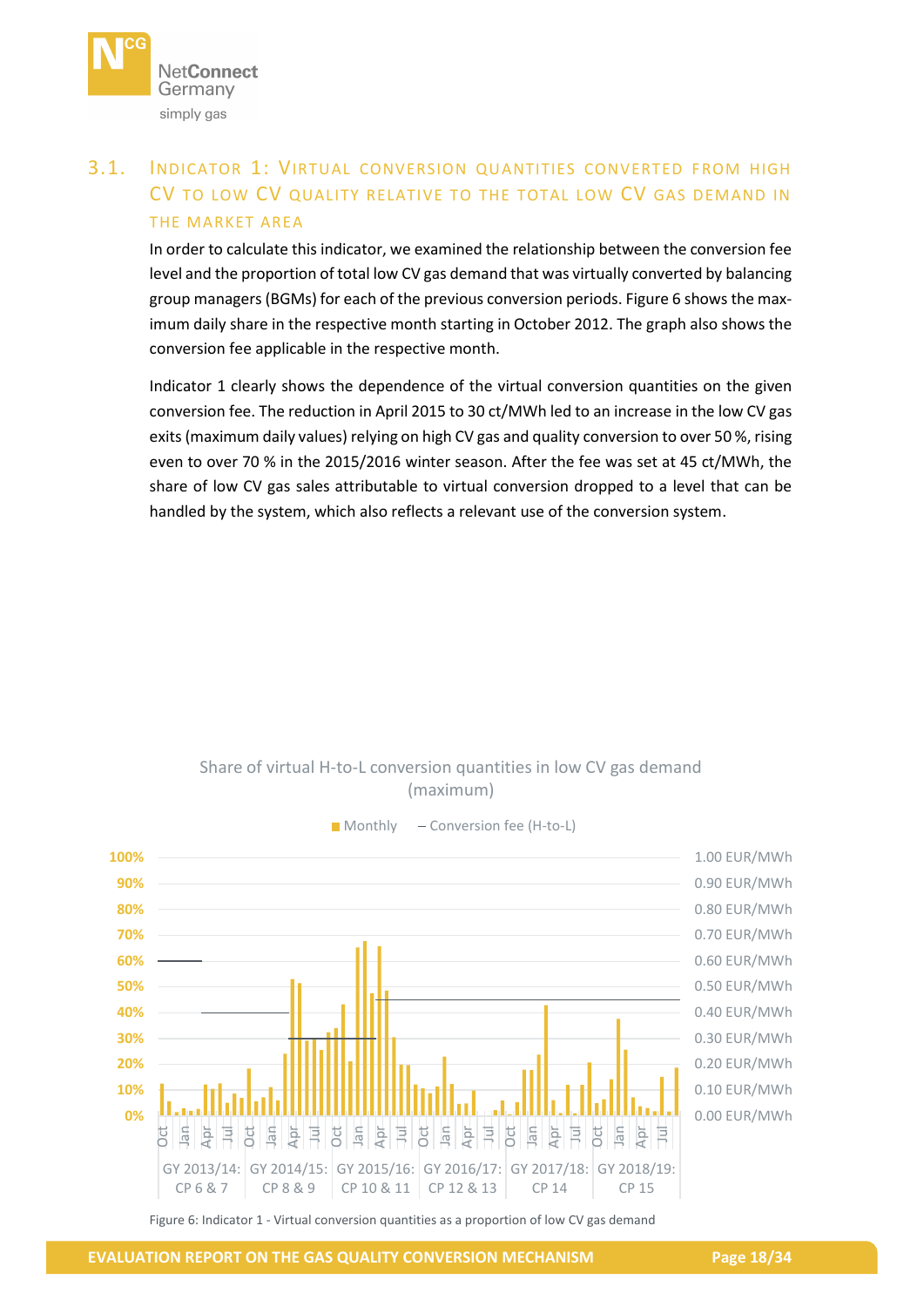

# <span id="page-18-0"></span>3.2. INDICATOR 2: BALANCING QUANTITIES SUPPLIED/RECEIVED FOR H-TO-L CONVERSION PURPOSES RELATIVE TO TOTAL BALANCING QUANTITIES SUP-PLIED/RECEIVED

In order to calculate this indicator, we examined the relationship between the conversion fee level and the proportion of our total balancing quantities (SystemBuy and SystemSell) that was used for the purpose of taking commercial H-to-L conversion measures for each of the previous conversion periods. [Figure](#page-18-1) 7 shows the arithmetic mean across all daily shares for the respective month from October 2012 onwards. The graph also shows the conversion fee applicable in the respective month.

NCG considers that this indicator is only of limited value as a reference given that ultimately the results it provides depend strongly on the magnitude of the balancing actions we have to take. In situations where we have to balance very large system imbalances primarily driven by other effects even comparably high levels of conversion activities and corresponding commercial conversion measures would represent a relatively small proportion of our total balancing actions.

Nevertheless, a development similar to the other indicators can be seen in indicator 2: After the share of balancing gas used for commercial conversion had increased to monthly averages of over 40%, rising above 75% in the 2015/2016 winter season, as a result of a fee reduction to 30 ct/MWh in April 2015, they dropped back to averages the system can handle when the fee was raised to 45 ct/MWh. In the winter months in particular, commercial conversion still accounts for up to half of the balancing gas used.



Share of commercial conversion quantities in balancing actions (average)

<span id="page-18-1"></span>Figure 7: Indicator 2 - Commercial conversion quantities as a proportion of total balancing quantities supplied/received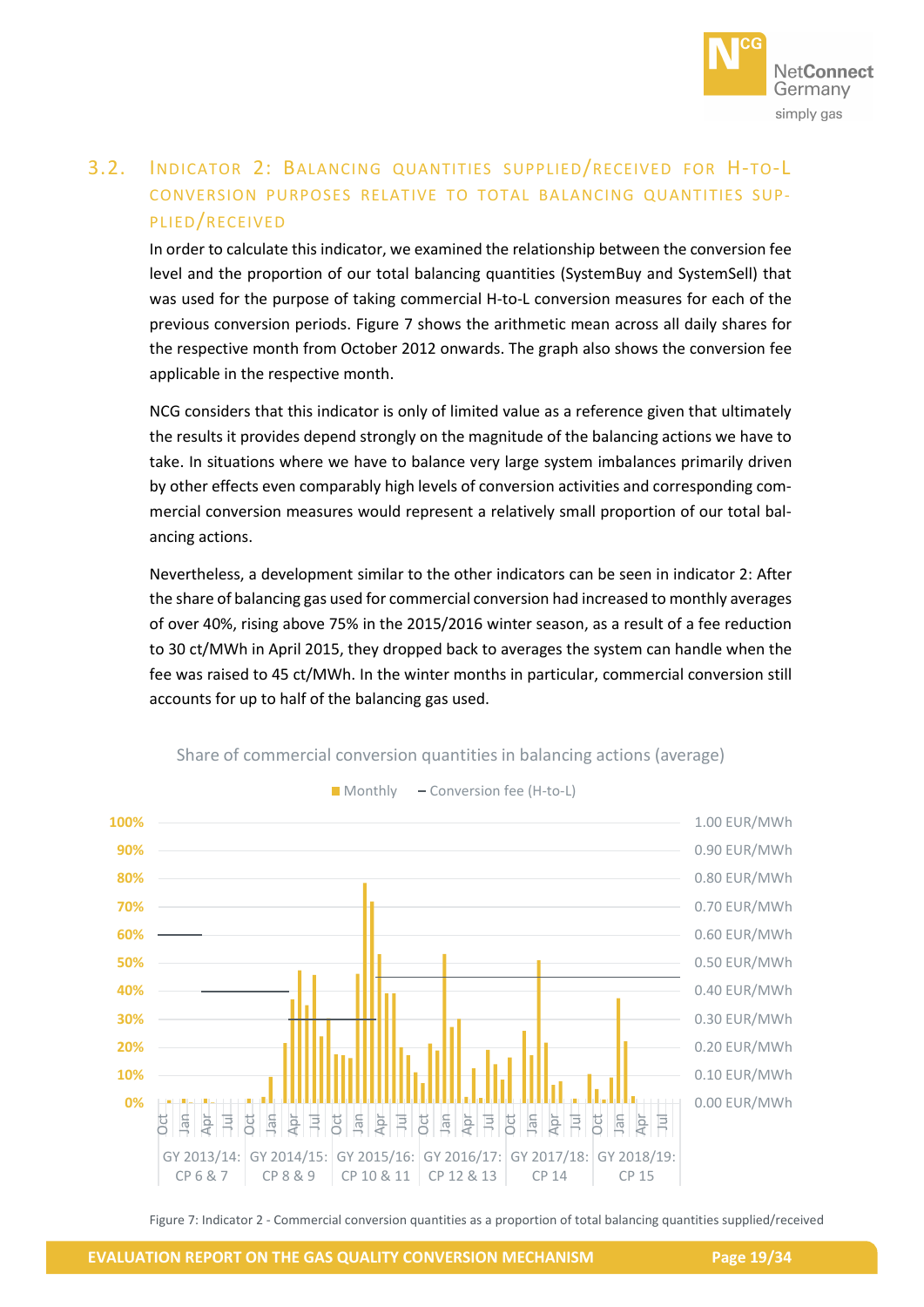

# <span id="page-19-0"></span>3.3. INDICATOR 3: BALANCING QUANTITIES SUPPLIED/RECEIVED FOR H-TO-L CONVERSION PURPOSES RELATIVE TO THE TOTAL LOW CV GAS DEMAND IN THE MARKET AREA

In order to calculate this indicator, we examined the relationship between the conversion fee level and the proportion of low CV gas demand that was provided via commercial H-to-L conversion measures for each of the previous conversion periods. [Figure](#page-19-1) 8 shows the maximum daily share in the respective month from October 2012 onwards. The graph also shows the conversion fee valid in the respective month.

We believe that this indicator is suitable for helping us assess whether market participants' conversion behaviour might result in NCG becoming the main buyer of low CV gas. The trends observed for the indicators referred to above can also be found for indicator 3. Again, the share of low CV gas sales attributable to commercial conversion rises significantly when the conversion fee is reduced to 30 ct/MWh (maximum daily values of over 60%) and, after the conversion fee is raised to 45 ct/MWh, it falls back to a level of generally below 30% from April 2016, which the system can handle.





 $\blacksquare$  Monthly  $\blacksquare$  Conversion fee (H-to-L)

<span id="page-19-1"></span>Figure 8: Indicator 3 – Commercial conversion quantities as a proportion of low CV gas demand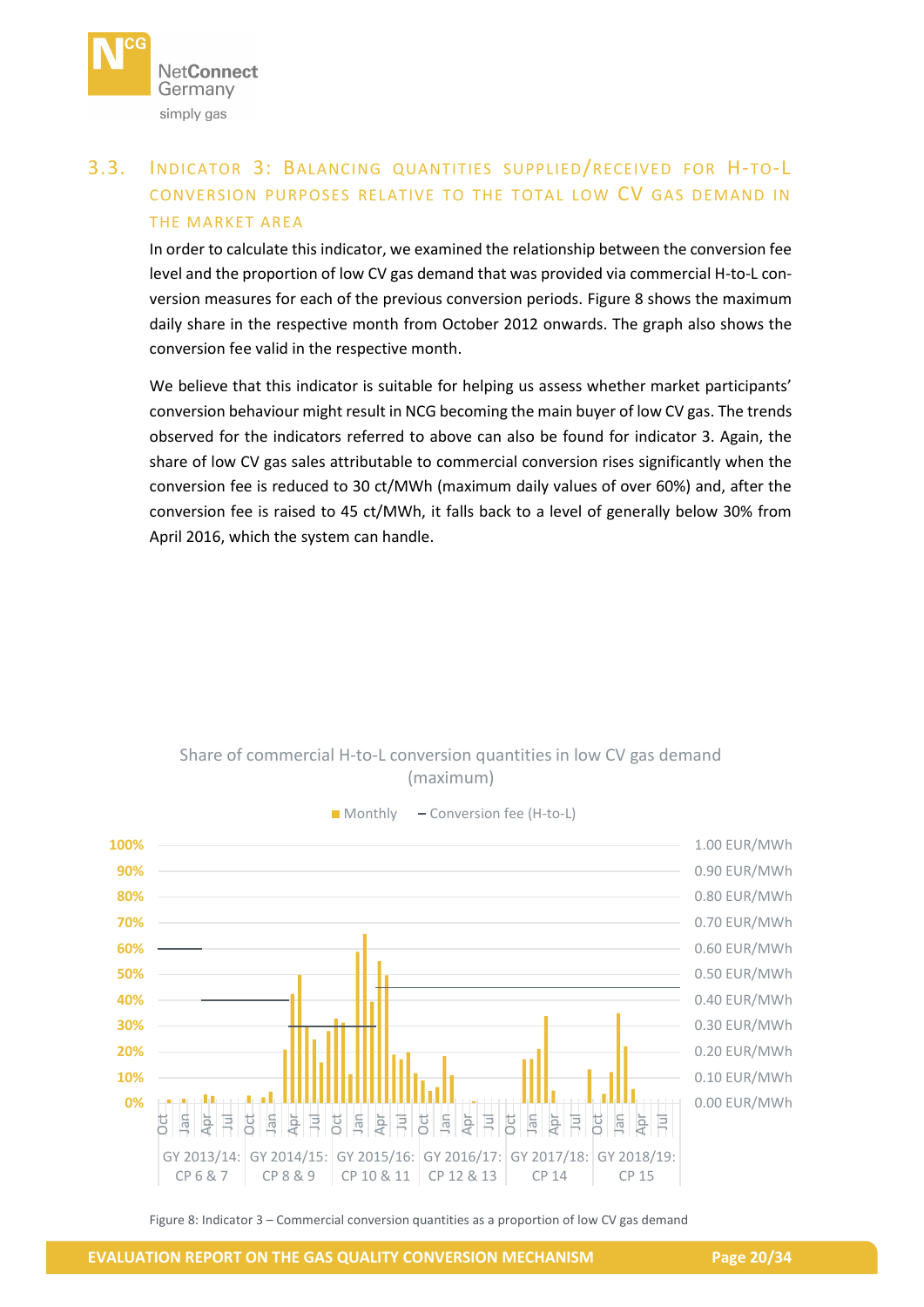

# <span id="page-20-0"></span>3.4. INDICATOR 4: LOW CV GAS QUANTITIES PURCHASED FOR BALANCING PUR-POSES RELATIVE TO THE TOTAL LOW CV GAS DEMAND IN THE MARKET AREA

In order to calculate this indicator, we examined the relationship between the conversion fee level and the proportion of total low CV gas demand that corresponds to the low CV gas quantities we purchased for balancing purposes for each of the previous conversion periods[. Figure](#page-20-1) [9](#page-20-1) shows the maximum daily share in the respective month starting in October 2012. The graph also shows the conversion fee applicable in the respective month.

This indicator shows to what extent we procure gas for the supply of low CV gas customers as part of our system balancing activities even where this does not result in balancing actions in opposite directions and so is not considered a commercial conversion measure. Measuring the quantities of low CV gas which we purchase as part of our balancing actions as a proportion of total low CV gas demand thus shows directly to what degree NCG is becoming a buyer of low CV gas.

Indicator 4 also clearly reflects the effects of the reduction of the conversion fee in April 2015 to 30 ct/MWh: The share of low CV gas customers supplied with balancing gas had always been below 20% before, but after April 2015 it first rose to over 50% and then in the following winter period reached maximum values of almost 90%. When the conversion fee was raised to 45 ct/MWh in April 2016, the maximum quantities procured by NCG returned to an acceptable range (with the exception of the first two months of April/May 2016). However, especially in the winter season, the quantities of low CV gas we have to procure as balancing



Share of low CV gas SystemBuy quantities in low CV gas demand (maximum)

<span id="page-20-1"></span>Figure 9: Indicator 4 – Low CV gas SystemBuy quantities as a proportion of low CV gas demand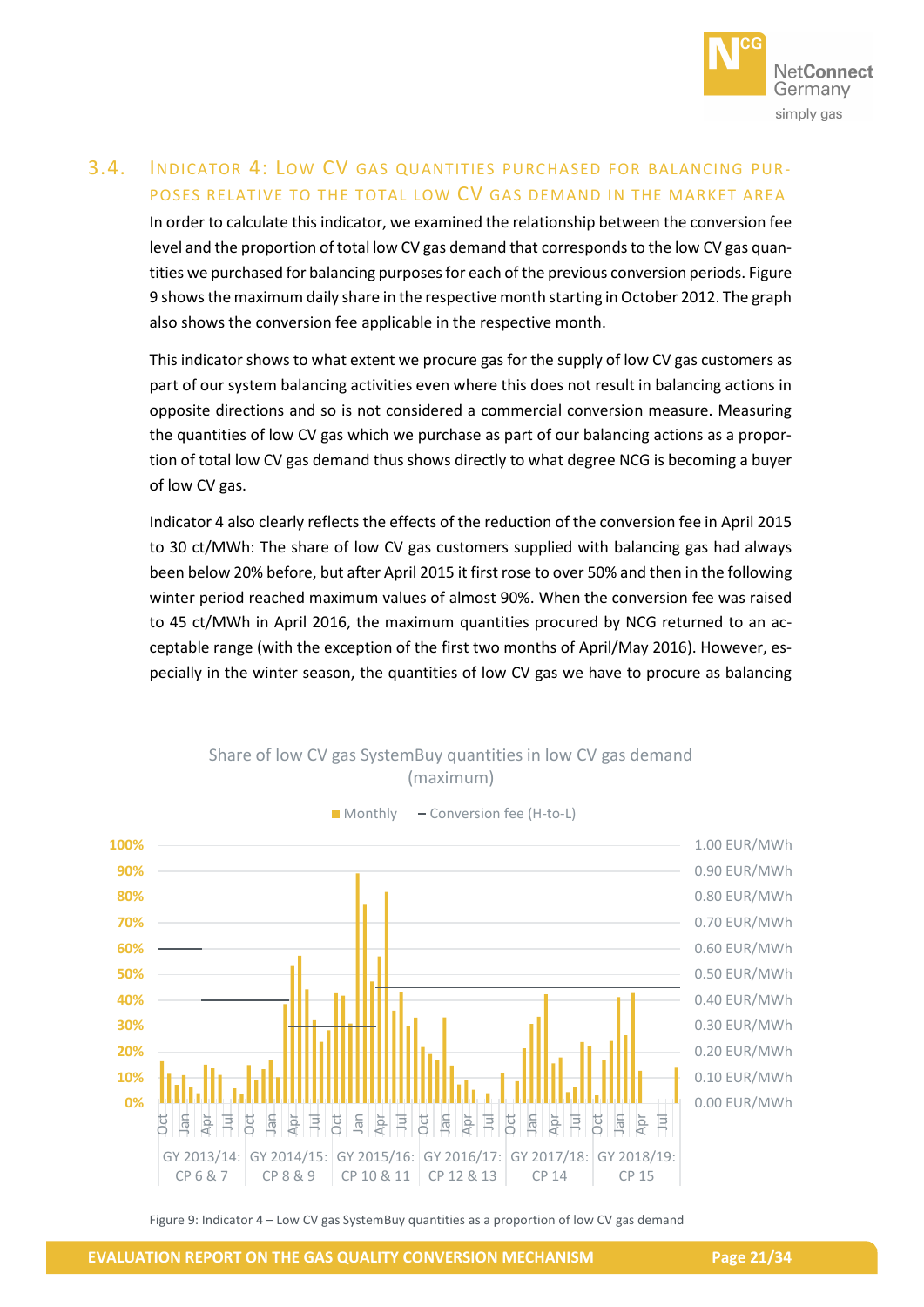

gas continue to rise regularly to almost 50 %. If levels of 50 % or more continue for extended periods, then this would lead to high conversion system costs.

# <span id="page-21-0"></span>3.5. INDICATOR 5: COMMERCIAL BREAK-EVEN POINT

We calculated this indicator by determining in relation to the conversion fee level at what point the costs (including transportation costs) market participants incur when they physically provide low CV gas procured on the Dutch trading hub TTF are comparable to the costs they incur when providing high CV gas sourced from within the NCG market area, which is the point we refer to as the "commercial break-even point". This point is reached when the following equation is true:

> TTF PRICE + TRANSPORTATION COSTS (NL TO DE) + CONVERSION NEUTRALITY CHARGE = NCG PRICE + VTP FEE + CONVERSION FEE

Solving this for the conversion fee gives the following equation for calculation of the fee:

CONVERSION FEE = (TTF PRICE - NCG PRICE) + TRANSPORTATION COSTS (NL TO DE) + CONVERSION NEUTRALITY CHARGE - VTP FEE

This indicator provided the basis for determining the conversion fee and the applicable fee cap in the context of the original Konni Gas ruling and in our view is the most important indicator. It takes account of the different procurement routes available for the supply of low CV gas to end users in our multi-quality market area and relates them to another. Market participants have the option to supply end users of low CV gas either by actually delivering low CV gas, especially low CV gas from the Netherlands, or by providing high CV gas and making use of the virtual conversion mechanism. It is likely that market participants would tend to seek to procure their gas in Germany if the costs for doing so and subsequently converting the required quantities are lower than for the other alternatives.

[Figure](#page-22-0) 10 shows the development of the conversion fee thus determined on a monthly basis since October 2016. Due to the fluctuating transportation costs over the year, the calculated break-even values vary, albeit only slightly from year to year.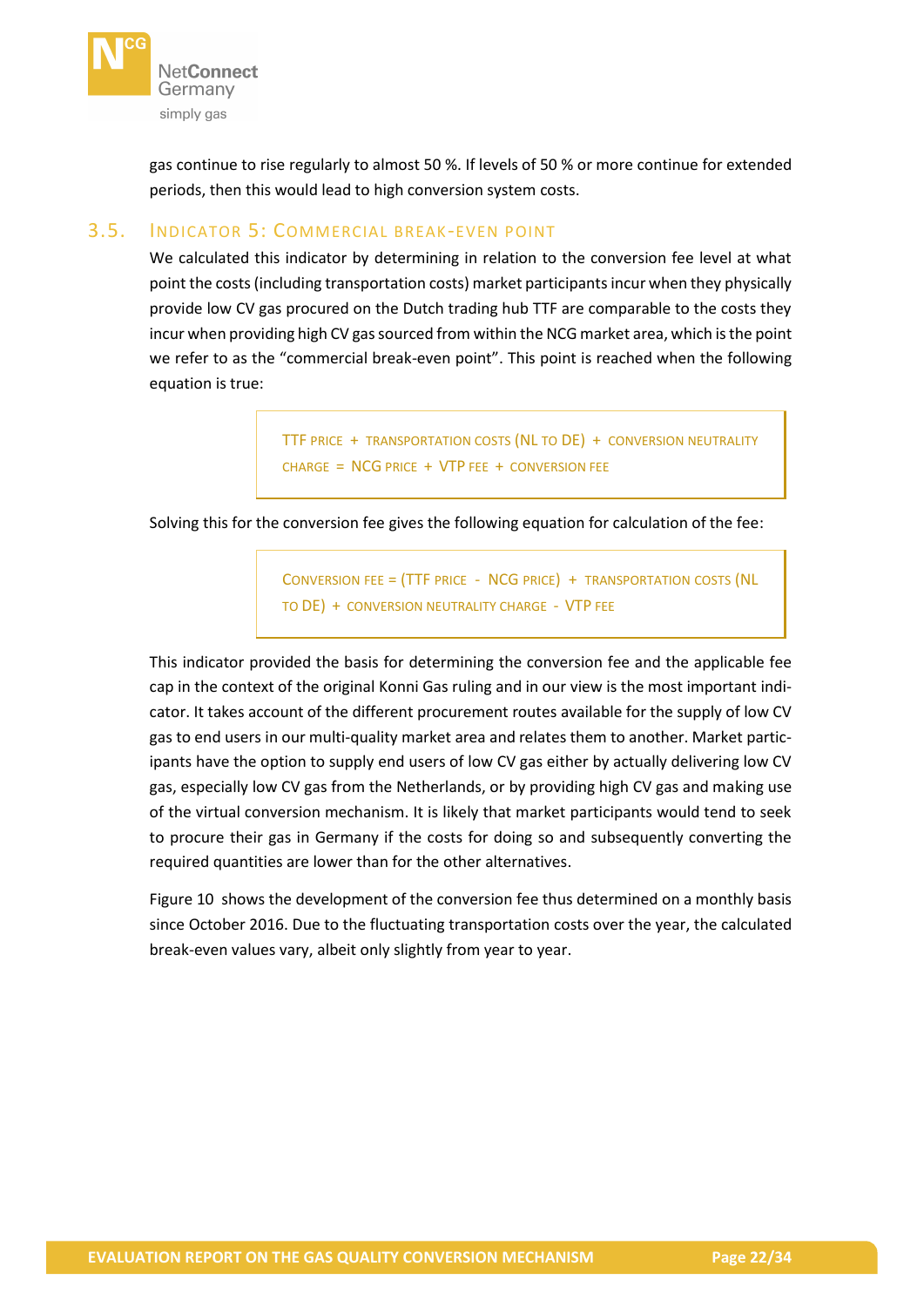



#### Break-even conversion fee (min. shipping fees)

<span id="page-22-0"></span>Figure 10: Indicator 5 - Economic "break even" point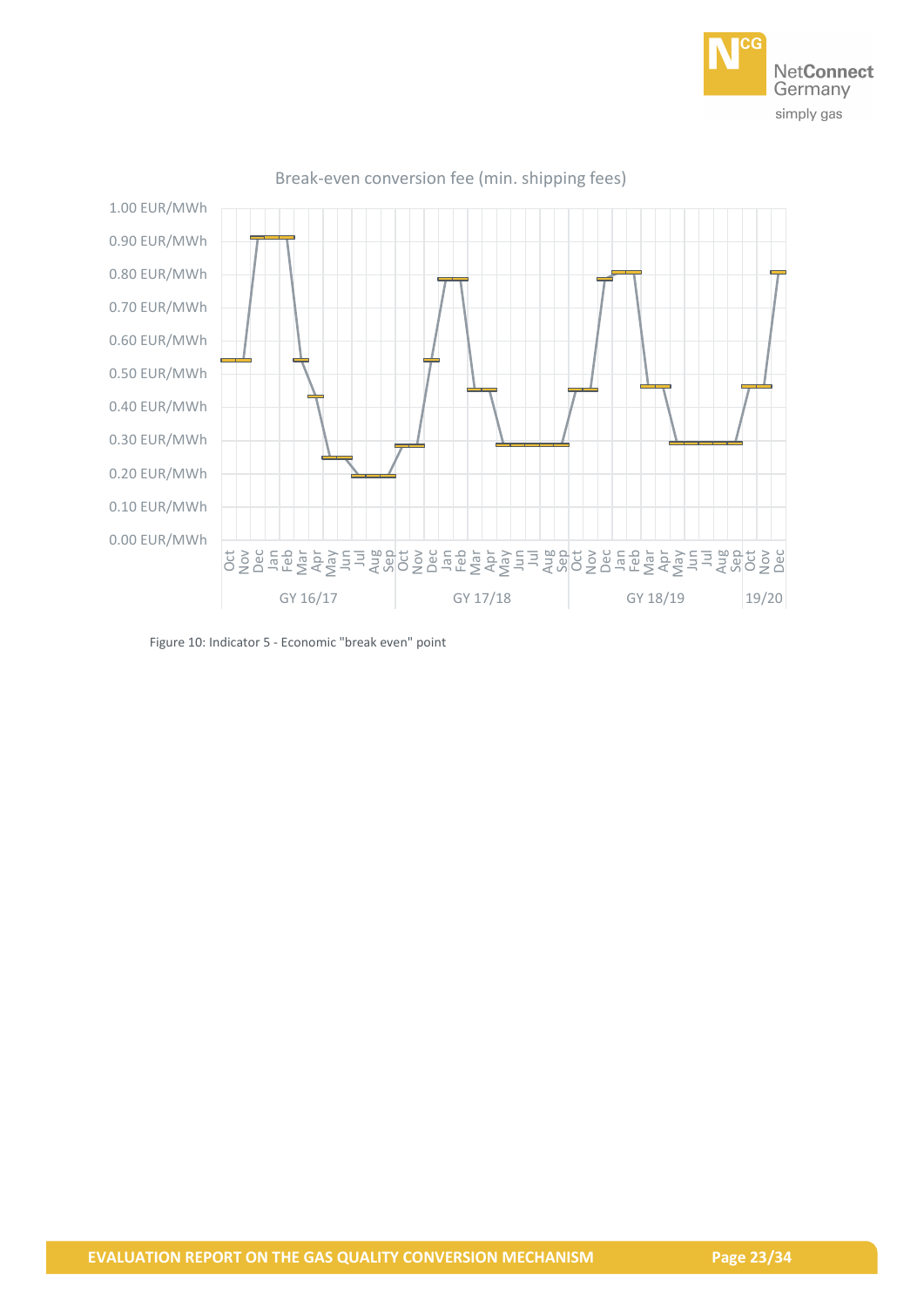

# <span id="page-23-0"></span>**4. COMMERCIAL ASSESSMENT**

# <span id="page-23-1"></span>4.1. REVENUES AND COSTS UNDER THE CONVERSION MECHANISM

#### APPROACH FOR CALCULATING REVENUE AND COST ITEMS

The level of the revenues earned under the conversion mechanism is determined by the conversion fees charged to BGMs for their individual virtual conversion quantities as well as by the conversion neutrality charges levied on BGMs' inputs. To date no revenues have been generated from commercial conversion measures. Theoretically, such revenues could result from positive price differences between simultaneous balancing sales and purchases (System-Sell commodity price less SystemBuy commodity price).

Conversion costs generally comprise the commodity costs incurred as a result of the relevant balancing buy and sell transactions effected in the two directions where balancing actions have been taken in opposite directions, plus a proportion of the costs incurred for transportation capacity contracts and availability contracts for long-term balancing products. In addition, there are technical conversion costs for transportation conversion (service costs of the booked capacities) and for the use of third-party mixing plants – the latter is not the case at NCG.

In order to calculate the commodity costs, the commercial conversion quantities are first determined for each day. Subsequently, the weighted average prices paid/received in connection with the associated balancing buy and sell transactions are calculated for the relevant direction of conversion. In order to do so the price difference between quality-specific balancing sell transactions (SystemSell) and balancing buy transactions (SystemBuy) is multiplied by the net commercial conversion quantity determined to have been converted on the day in question (amount of the commercial conversion quantity calculated for one direction pursuant to chapter [2.3\)](#page-13-0).

The next step is to calculate the allocation key which is used to apportion the costs incurred for availability contracts for long-term balancing products as well as the costs incurred for transportation capacity contracted to procure low CV gas on the Dutch TTF. In order to allocate the relevant cost items first the proportion of the balancing quantities supplied/received for conversion purposes (commercial conversion quantity) is determined in relation to the total balancing requirements on the day in question. This gives the allocation key. Then the availability contract costs for keeping balancing services available (per quarter) are distributed proportionally over all days within the quarter. Costs for capacity bookings, less the capacity costs directly assigned to the conversion system from transportation conversion, are also calculated on a daily basis. Following this, the allocation key is applied to the daily costs thus determined for the purpose of allocating the relevant proportional costs to the conversion mechanism.

After costs almost doubled in the fourteenth period, they have fallen back to the previous year's level in the current fifteenth period, contrary to forecasts. Setting the conversion neutrality charge at 0.15 EUR/MWh for the fifteenth period primarily generated revenues from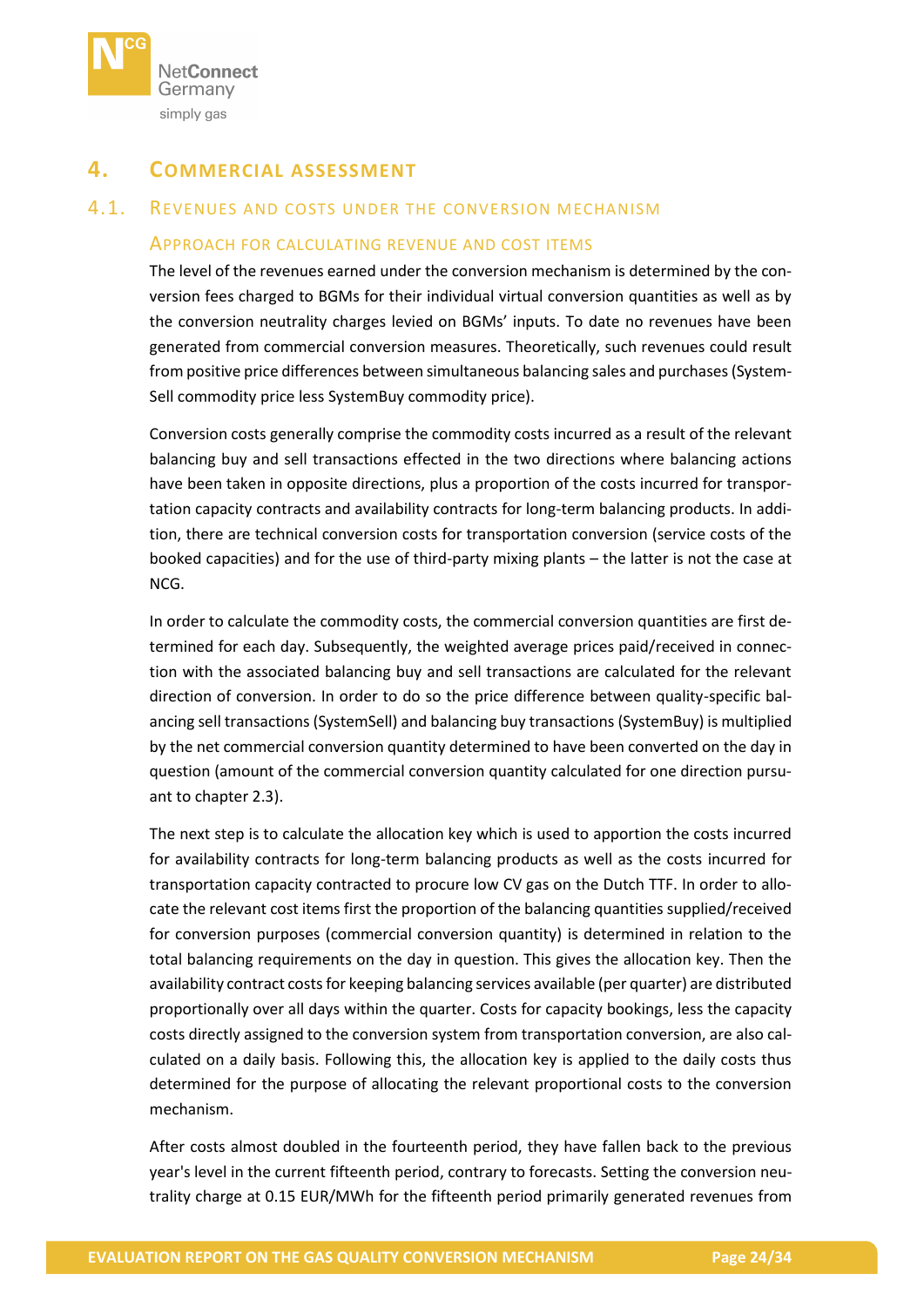

the conversion neutrality charge. This resulted in a significant revenue increase due to the lower costs.

Our conversion costs and conversion revenues are shown by gas year in [Figure](#page-24-1) 11, with the light colours in the chart representing the first conversion period and the dark colours representing the second conversion period falling within each gas year, respectively. The fourteenth and fifteenth period each cover the entire gas year.

# <span id="page-24-0"></span>4.2. CURRENT POSITION OF THE CONVERSION NEUTRALITY ACCOUNT

Under the rules introduced by the amended Konni Gas ruling, which came into force on 1 April 2017, the MAMs are allowed to factor in certain liquidity reserves when setting their conversion fees and conversion neutrality charges. The intended function of this so-called "liquidity buffer" is to take account of the uncertainty inherent to a system in part based on estimates and projections and to mitigate the MAMs' liquidity risks.

As required under the Konni Gas ruling, the MAMs publish the current position of their conversion neutrality accounts on a monthly basis (see [Figure](#page-25-0) 12), with the preliminary account balances for each month being published by the 5<sup>th</sup> business day of the following month. The account data provided for a month is updated once all final data required for the purpose of publication is available for that month, which is usually the case 10 business days after the end of the second month following the relevant month.



Conversion costs and conversion revenues

<span id="page-24-1"></span>Figure 11: Conversion costs and revenues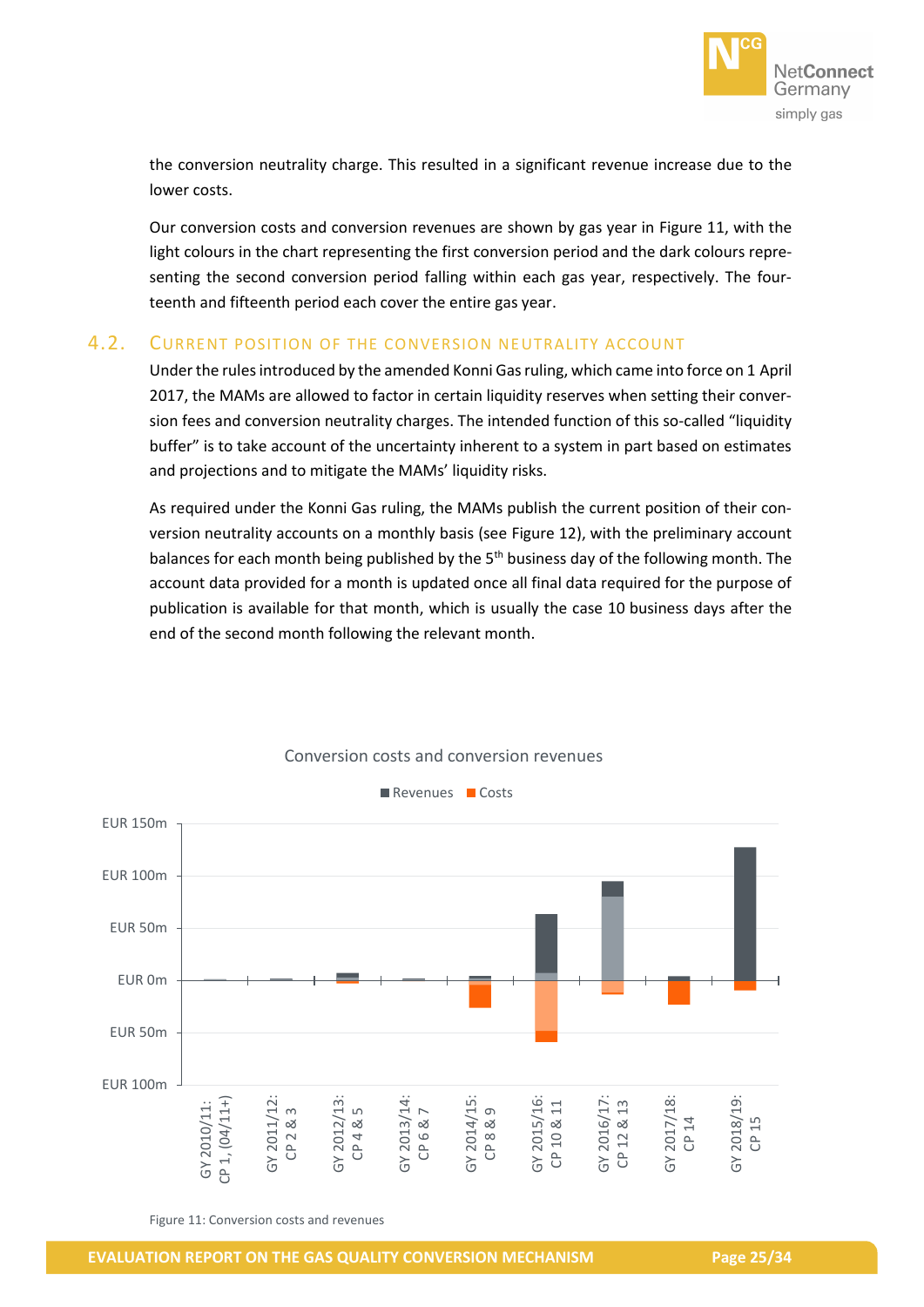



#### **Development of conversion neutrality account balances**

<span id="page-25-0"></span>Figure 12: Development of conversion neutrality account balances

The final balance determined for the conversion neutrality account for GY 2018/19 was EUR 175million at the end of September 2019 (at the end of GY 2017/18 the balance was still EUR 57 million). Due to the significantly lower costs compared to the forecast, the balance thus exceeds the targeted liquidity buffer of EUR 140 million by approximately EUR 35 million. The cost/revenue forecast for the current GY 2019/20 shows a final balance which corresponds roughly to the liquidity buffer of EUR 145 million.

For the period from 1 October 2019 to 30 September 2020, the total liquidity buffer required for conversion purposes in the NCG market area amounts to EUR 145 million. The liquidity buffer is determined as part of an internal NCG risk assessments. These result in particular from risks associated with the procurement of balancing gas and the decline in production volumes in the Groningen gas field. Moreover, pre-financing effects, margin requirements, risks in contracting long-term options and other risk positions are also taken into account.

Risks associated with the procurement of balancing gas: With regard to the uncertainties surrounding the balancing gas quantity forecast, it should be noted that the balancing gas quantities attributable to commercial conversion measures fluctuate from year to year, in some cases by a factor of seven (cf. chapter [2.3](#page-13-0) on the use of commercial conversion measures). The risks covered by the liquidity buffer for price forecasts correspond to the uncertainties between the futures prices valid at the time of planning and the prices charged in future for the quality-specific, local balancing actions. The different price premiums or discounts in the respective order books can lead to significant differences between forecast prices and actual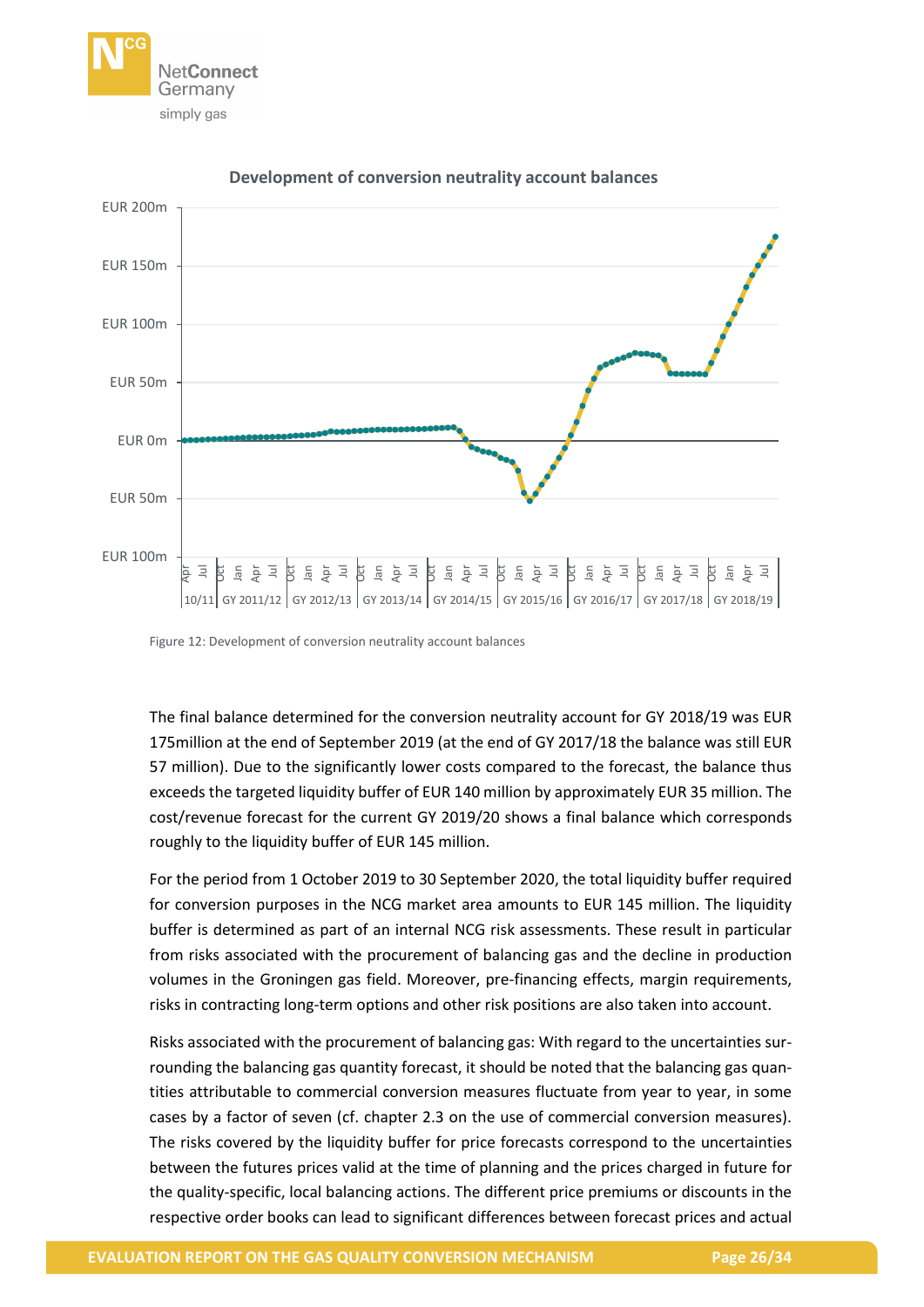

prices. In addition, the liquidity buffer must take into account abrupt and significant price increases, the impact of which cannot be reasonably reflected by a day-based market price corridor as the basis for the forecast ("cold spell in February/March 2018"); even if the conversion fee remains the same, costs will fluctuate by a factor of two to three (cf. previous chapter [4.1\)](#page-23-1).

Risks relating to the reduction of production volumes in the Groningen gas field and the associated supply of low CV gas from the Netherlands: Production of low CV gas from the Groningen field is to be discontinued by 2030. The reduction in production volumes comes with a price risk, as the prices for the procurement of low CV gas are much higher than the prices for high CV gas, especially in winter. This effect could be exacerbated quite considerably by the reduction in production volumes. In order to nevertheless be able to ensure security of supply in low CV gas market areas, the potential risk is covered by the current liquidity buffer. Further information on the reduction of production volumes in the Groningen gas field can be found in chapter [5](#page-28-0) on the need to maintain the conversion system.

Risks associated with pre-financing effects: The commercial conversion costs are incurred directly by MAM due to the D+1 settlement of exchange-traded balancing products. Since the revenues from conversion fees only cover the high costs from commercial conversion measures, in particular, to a limited extent, there is no prompt balancing of the cost position. The costs can only be offset by income from the conversion neutrality charge. Until the charge has been calculated and determined, the MAM must have sufficient liquid funds to pre-finance the costs incurred until the charge is actually received.

Risks in connection with the increase of the clearing houses' margin requirements: The margin requirements of the clearing houses increase as a function of the amount of daily system balancing. Especially for short-term, very high balancing costs, the required margins increase sharply for a period of several weeks. If balancing actions are due to virtual conversion, the required margins must also be taken into account on a proportional basis in the liquidity buffer for the conversion system. The MAM must keep the necessary liquid funds available and deposit them with the relevant clearing house at short notice, which means they are no longer available to the MAM for operational purposes.

Risks in connection with the contracting of long-term options: In order to increase security of supply, the MAM contracts LTO capacities for the winter months in co-ordination with the Federal Ministry of Economics (BMWi). The cost of LTO capacity charges must be included in the respective cost/revenue forecast. The requirements for hedging against dynamic effects must be added to the calculated capacities per month. Under the principle of causation, costs or cost risks arising from the costs or cost risks for the contracting of long-term options in accordance with the previous year's key (monthly share of balancing gas for conversion purposes, see the previous chapter [4.1\)](#page-23-1) in connection with commercial conversion are also included pro rata in the liquidity buffer for the conversion system. Here, too, there are risks relating to uncertainties in the development of capacity and prices. The capacity can only be determined after the cost forecast for the relevant neutrality charge period has been prepared. In turn, the capacity charges offered for the provision of capacity have increased by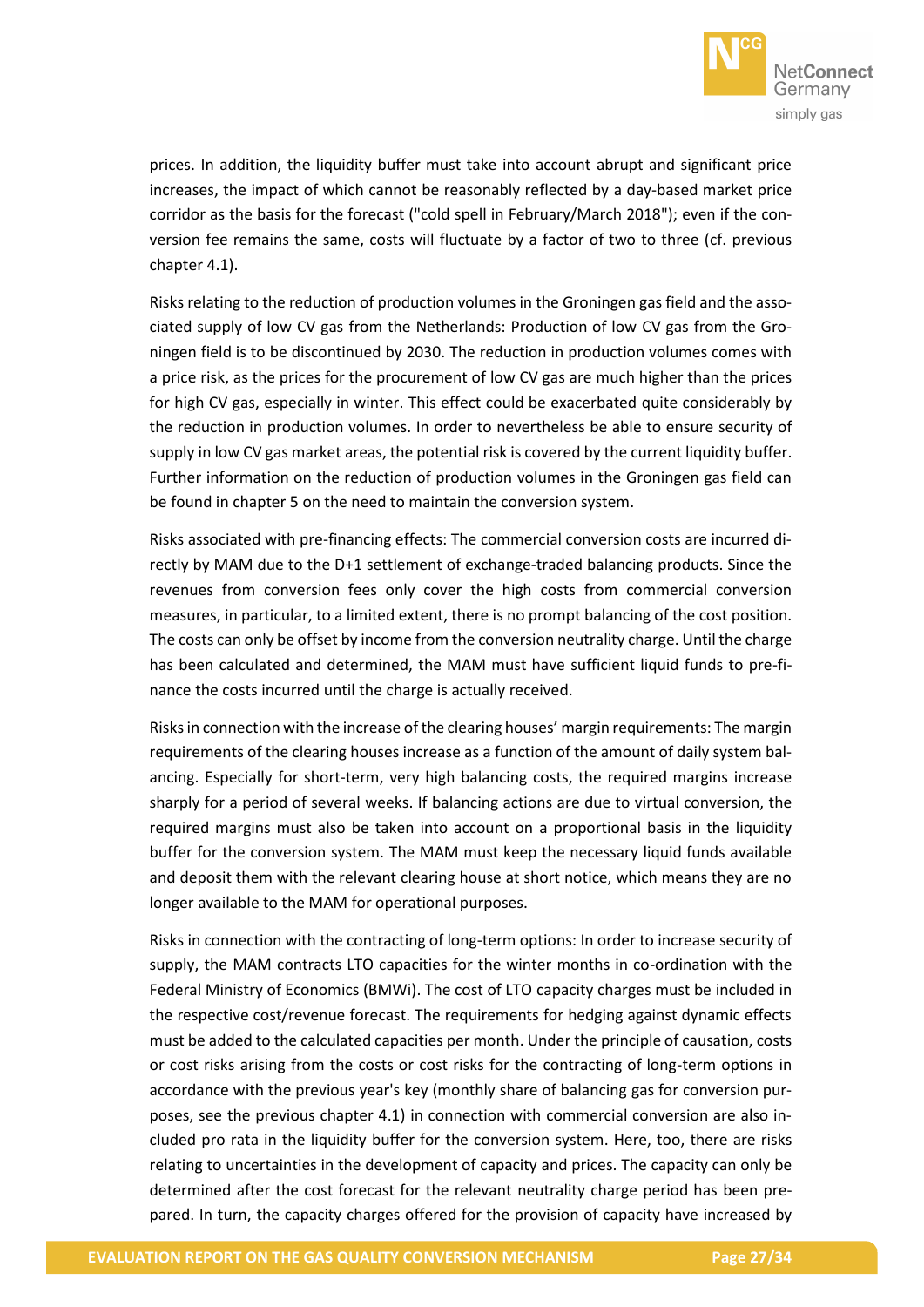

more than a factor of three in the last three years – with corresponding effects on the liquidity buffer to be taken into account.

Other risk positions: Apart from the risks mentioned above, the MAM has other, lower risk positions which must be taken into account when calculating the liquidity buffer. One of these risks NCG is exposed to is bad debt (insolvencies, conduct contrary to the system, etc.). With the approval of BNetzA, both the review process for admitting new market participants and the monitoring of existing customers have been significantly intensified. Nevertheless, the risk of bad debt losses still exists, also with regard to the conversion system, which the MAM must take into account accordingly when calculating the liquidity buffer. Furthermore, costs in connection with legal disputes relating to conversion, costs due to special clearing cases, conversion into biogas balancing groups, etc., are summarised as 'other risk items' in the liquidity buffer. These risks account for a rather small share of the liquidity buffer of the conversion system.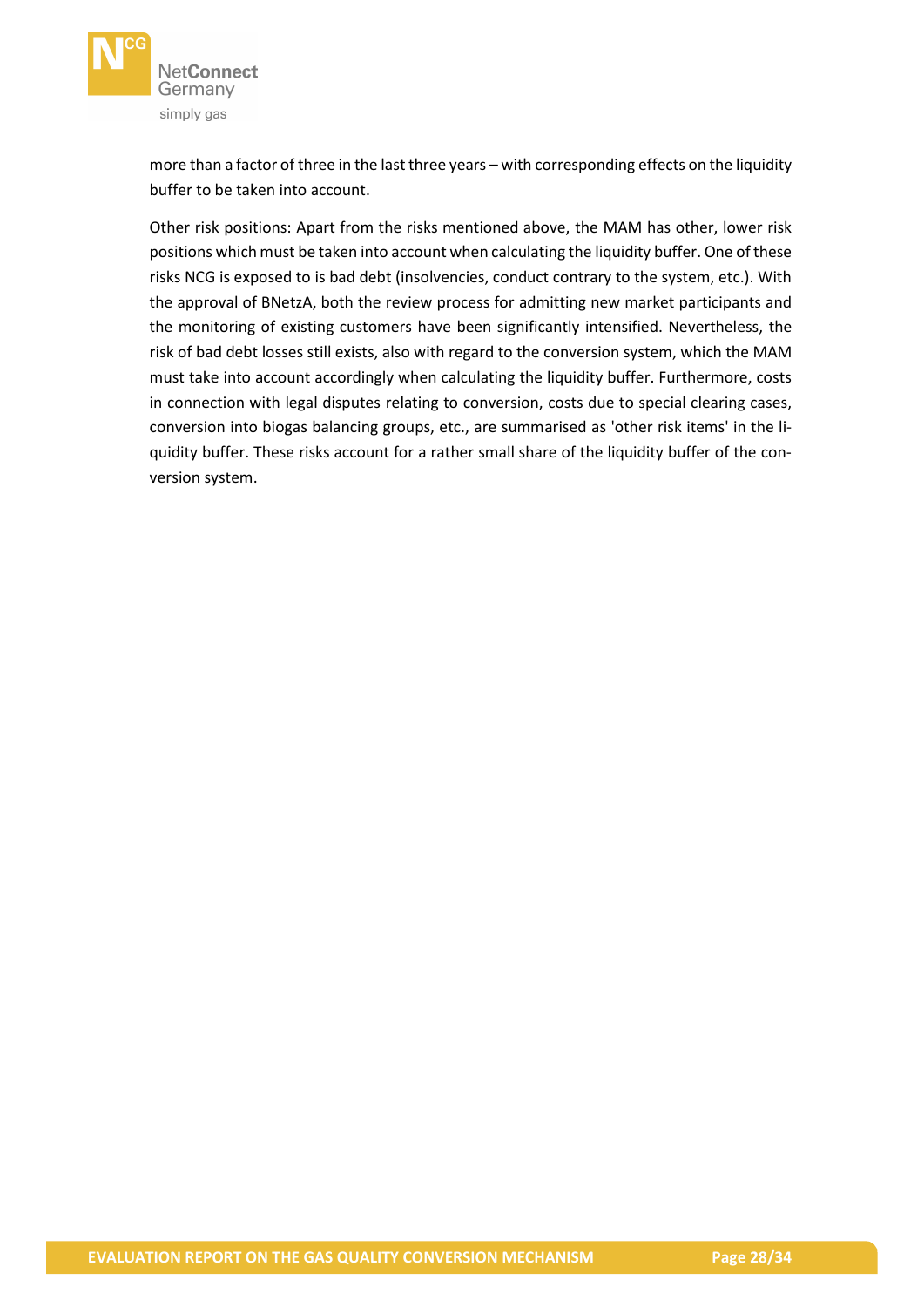

# <span id="page-28-0"></span>**5. NECESSITY TO RETAIN THE CONVERSION FEE**

Section 3(c) of the operative provisions of the Konni Gas ruling imposes an obligation on NCG to consider in its annual evaluation report whether it will be necessary to retain the conversion fee. These considerations are provided in this chapter.

# SUPPLY SECURITY RISKS DUE TO SHARP DROP IN LOW CV GAS PRODUCTION

Low CV gas production from the natural gas field in the Groningen area in the Netherlands has been impacted by unforeseeable cutdowns in production, which saw production output being scaled down enormously since 2013. While in 2013 production output was still at approximately 60 bcm/a (billion cubic metres per year), a decision by the Dutch government of 23 September 2016<sup>1</sup> limited production to 24 bcm/a for the next five years, with a contingency to increase output in especially cold winter periods to up to 30 bcm/a. In April 2017, the production limit for GY 2017/18 was lowered by another 10%, down to 22 bcm/a. On 29 March 2018<sup>2</sup>, it was announced that gas production in the Groningen field would be discontinued. In a first step, the production volume will be reduced to below 11.8 bcm/a in GY 2019/2020. In the following years, production is to be gradually reduced to zero after commissioning of the nitrogen blending plant in Zuidbroek (planned for April 2022).

The above cutbacks in production were ordered amid a rise in the frequency of earthquakes registered in the region around Groningen, the cause of which is assumed to be the extraction of natural gas from the field. On 8 January 2018 an earthquake with a magnitude of 3.4 on the Richter scale struck the Netherlands, the strongest since 2012. The reduction in low CV gas production could only be offset by creating additional technical conversion capacity or by reducing low CV gas demand. Legal claims to have sufficient supplies of low CV gas provided so that the demand of German end users can be met are only available under the existing long-term supply contracts signed by German gas suppliers and Dutch producers. For the security of the supply of German end users of low CV gas it is therefore essential that German gas suppliers do not terminate their existing long-term supply contracts for low CV gas prematurely.

NCG is of the view that the conversion fee is one of the factors that will motivate German suppliers to uphold their existing long-term supply contracts for low CV gas. This effect results from the fact that the conversion fee provides an incentive for suppliers to physically provide low CV gas for the supply of low CV end users. The conversion fee can therefore contribute to preventing supply security risks in the German low CV network areas, also in the long term.

<sup>2</sup> Termination of natural gas extraction in Groningen

**.** 

<sup>&</sup>lt;sup>1</sup> Final Consent Decision on gas extraction in the Groningen gas field

[<sup>\(</sup>https://www.government.nl/ministries/ministry-of-economic-affairs/documents/parliamentary](https://www.government.nl/ministries/ministry-of-economic-affairs/documents/parliamentary-documents/2016/09/23/letter-to-the-parliament-final-consent-decision-on-gas-extraction-in-the-groningen-gas-field)[documents/2016/09/23/letter-to-the-parliament-final-consent-decision-on-gas-extraction-in-the](https://www.government.nl/ministries/ministry-of-economic-affairs/documents/parliamentary-documents/2016/09/23/letter-to-the-parliament-final-consent-decision-on-gas-extraction-in-the-groningen-gas-field)[groningen-gas-field\)](https://www.government.nl/ministries/ministry-of-economic-affairs/documents/parliamentary-documents/2016/09/23/letter-to-the-parliament-final-consent-decision-on-gas-extraction-in-the-groningen-gas-field)

[<sup>\(</sup>https://www.government.nl/latest/news/2018/03/29/dutch-cabinet-termination-of-natural-gas](https://www.government.nl/latest/news/2018/03/29/dutch-cabinet-termination-of-natural-gas-extraction-in-groningen)[extraction-in-groningen\)](https://www.government.nl/latest/news/2018/03/29/dutch-cabinet-termination-of-natural-gas-extraction-in-groningen)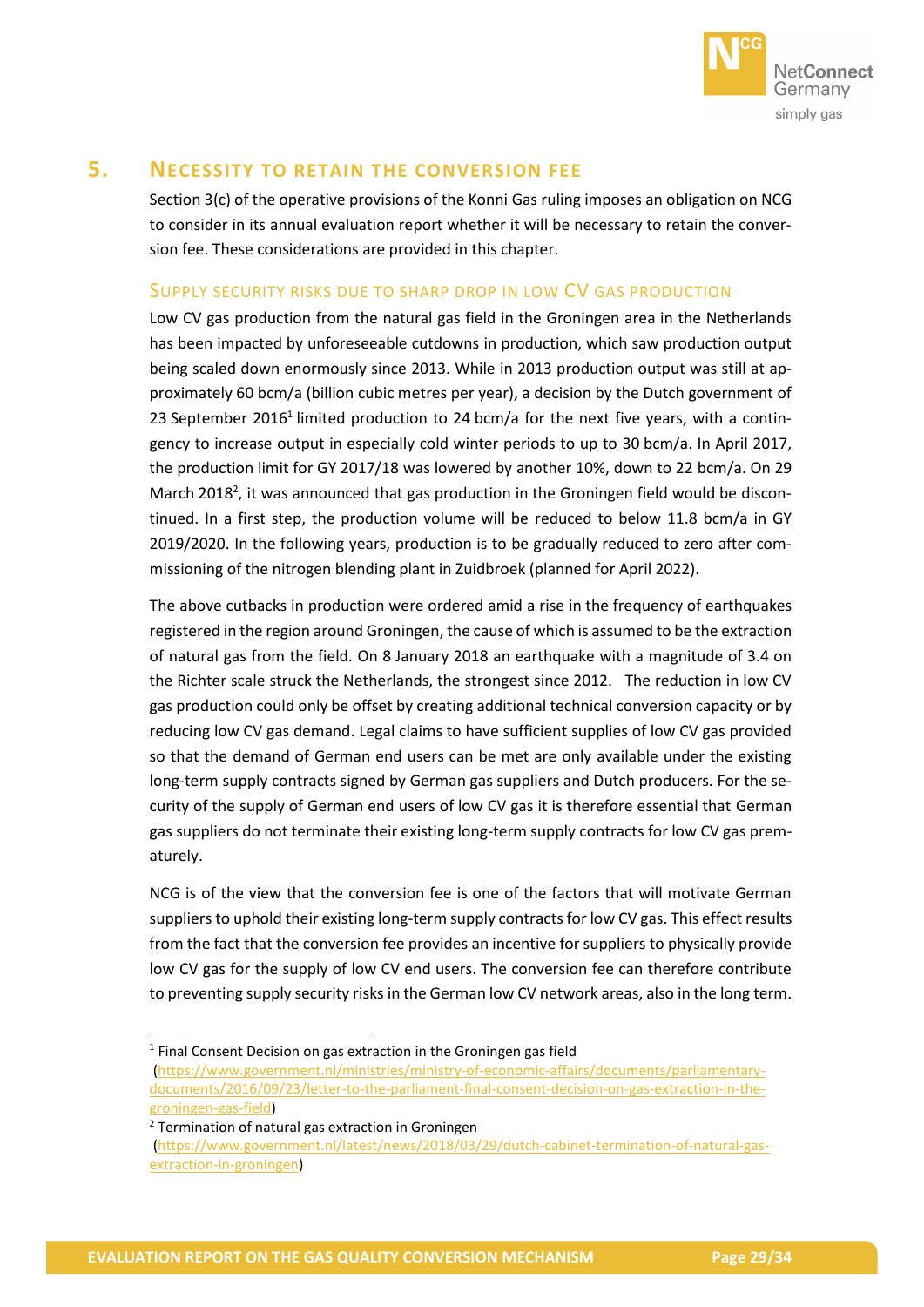

# COSTS INCURRED UNDER THE CONVERSION MECHANISM

After the costs of the conversion system had fallen significantly in the twelfth and thirteenth conversion periods to EUR 13 million in comparison to the previous gas years (EUR 59 million in GY 15/16 and EUR 26 million in GY 14/15), they rose again to EUR 23 million in the fourteenth period. Since no conversion neutrality charge was applied, the liquidity buffer in the conversion account, which weakens financial risks from the conversion system, decreased, leading to a renewed application of a conversion neutrality charge of EUR 0.15/MWh from October 2018. The costs allocated to the conversion system were still comparatively moderate because the costs of procuring low CV gas of up to 400 GWh/day during the cold spell at the end of February/beginning of March 2018 were not allocated to the Konni system due to the lack of simultaneous sales in high CV gas. Contrary to the forecast, however, the commercial conversion costs in GY 2018/19 of around EUR 9.5 million were lower than in previous years. This was partly due to the sharp overall drop in natural gas prices and the resulting narrowing of the price spread between the purchase and sale of low CV gas and high CV gas. On the other hand, the total virtual conversion quantity from low CV to high CV quality also fell, which is probably partly attributable to the lower sales volumes of low CV gas due to the moderate temperatures in the 2018/19 winter season.

Furthermore, due to trend situations such as under-supplied network accounts at very low temperatures, high proportions of balancing gas may not be allocated to the Konni system. Examples include the costs of procuring low CV gas of up to 400 GWh/day during the cold spell at the end of February/beginning of March 2018, which were not allocated to the Konni system due to the lack of simultaneous sales in high CV gas.

Even so, our experiences in the spring of 2016 have shown that there is a real risk of a full Hto-L market shift taking place – at least from a balancing perspective – if the H-to-L conversion fee is set too low. If this were to occur, it is likely that due to the large balancing requirements arising as a consequence the costs incurred under the conversion mechanism would surge again, resulting in a correspondingly high conversion neutrality charge which would then have to be borne by all market participants. Besides producing high costs, NCG is of the view that such a development does not reflect the separate market roles as defined by law. The purpose of balancing actions should be to address gas imbalances on the gas networks but in no event should this mean that the MAM becomes the main buyer of gas in either gas quality.

In the other direction (L to H) we do not face such risks and problems on a comparable level. Despite the large-scale virtual conversion activities in this direction observed in the last three conversion periods, our conversion costs and technical and commercial conversion measures remained at a relatively low level.

As the above circumstances have not changed, it is our view that an appropriately priced Hto-L conversion fee – as defined in the amended Konni Gas ruling – remains a necessity.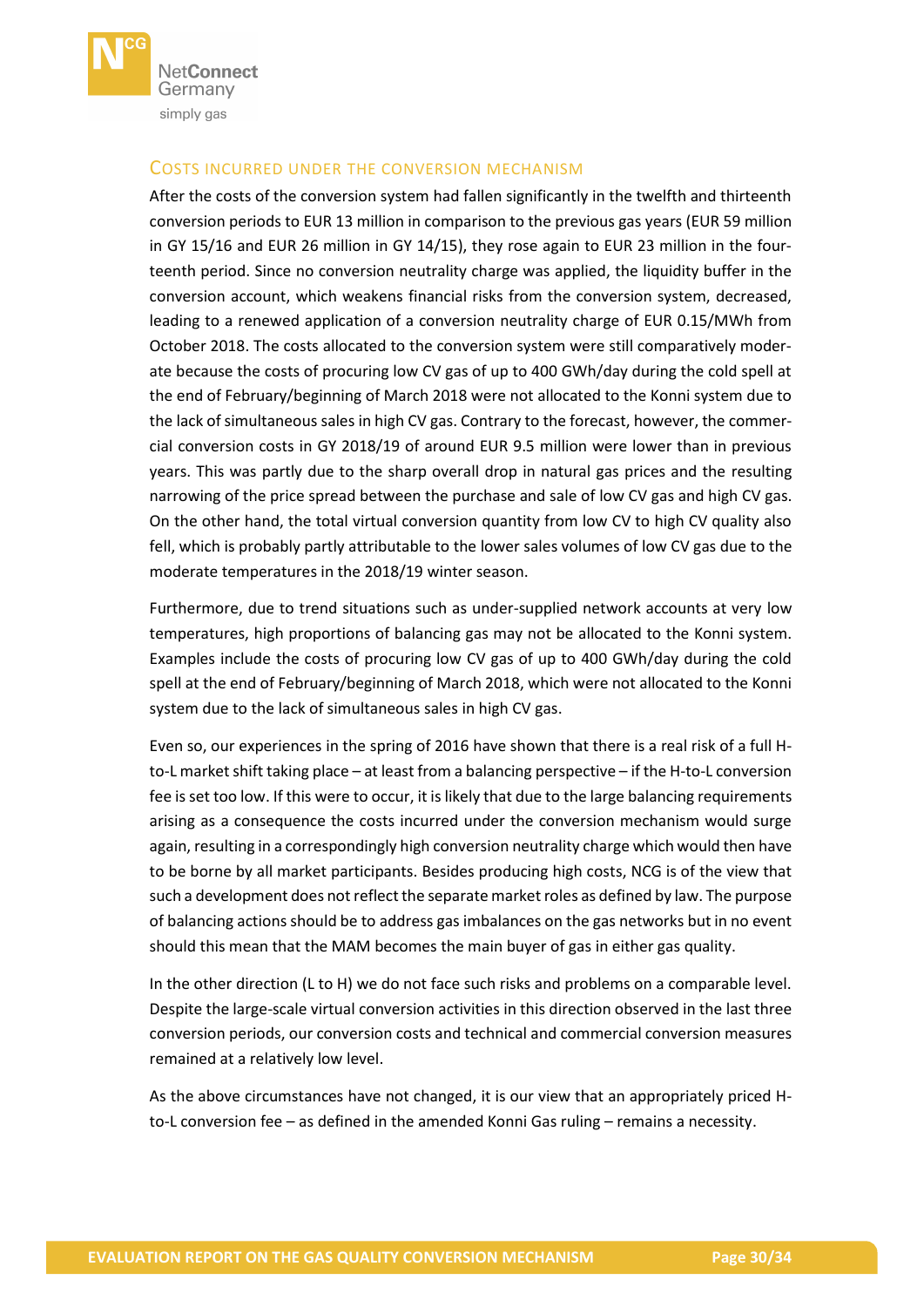

# <span id="page-30-0"></span>**6. CONVERSION OUTLOOK FOR GAS YEAR 2019/2020**

As the current winter period is not yet complete at the time of publication of the Conversion evaluation report and final data are not yet available for most months, the evaluations in the outlook for the gas year 2019/20 must be interpreted with reservation. The cut-off date for data collection is 22 January 2020.

With regard to the virtual conversion quantities (see [Figure](#page-31-0) 13) , it can be observed that the conversion in the H-to-L direction, which usually reaches its peak in the months of January/February, already reaches highs in November and December 2019 and, in return, January 2020 shows an unusually high share of virtual conversion in the opposite direction (L to H). At this point one can only speculate whether this trend will continue in February or what the reasons could be.

The technical conversion quantities (cf. [Figure](#page-31-1) 14) remain at a low level due to the reasons given in chapter [2.2.](#page-11-0) An increase in technical conversion quantities in the H-to-L direction, which is due to virtual conversions, can only be observed in November/December.

As expected, the development of the virtual and technical conversion quantities in the first months of GY 2019/20 is reflected in a similar trend for the commercial conversion quantities. As can be seen in [Figure](#page-32-0) 15, there are more commercial conversions in the H-to-L direction, especially in the months of November and December 2019, but they will not reach the level of the quantities in January/February 2019. Due to the significantly lower prices for both low CV gas and high CV gas compared to the previous winter and based on this also lower price spreads between the gas qualities, commercial conversion costs in the gas year 2019/20 are unexpectedly low (see [Figure](#page-32-1) 16).

It remains to be seen whether there will be a cold spell in February/March 2020 and/or whether conversion will then increase again in the H-to-L direction. It is also not yet clear how the costs attributable to the conversion system will develop over the course of the gas year.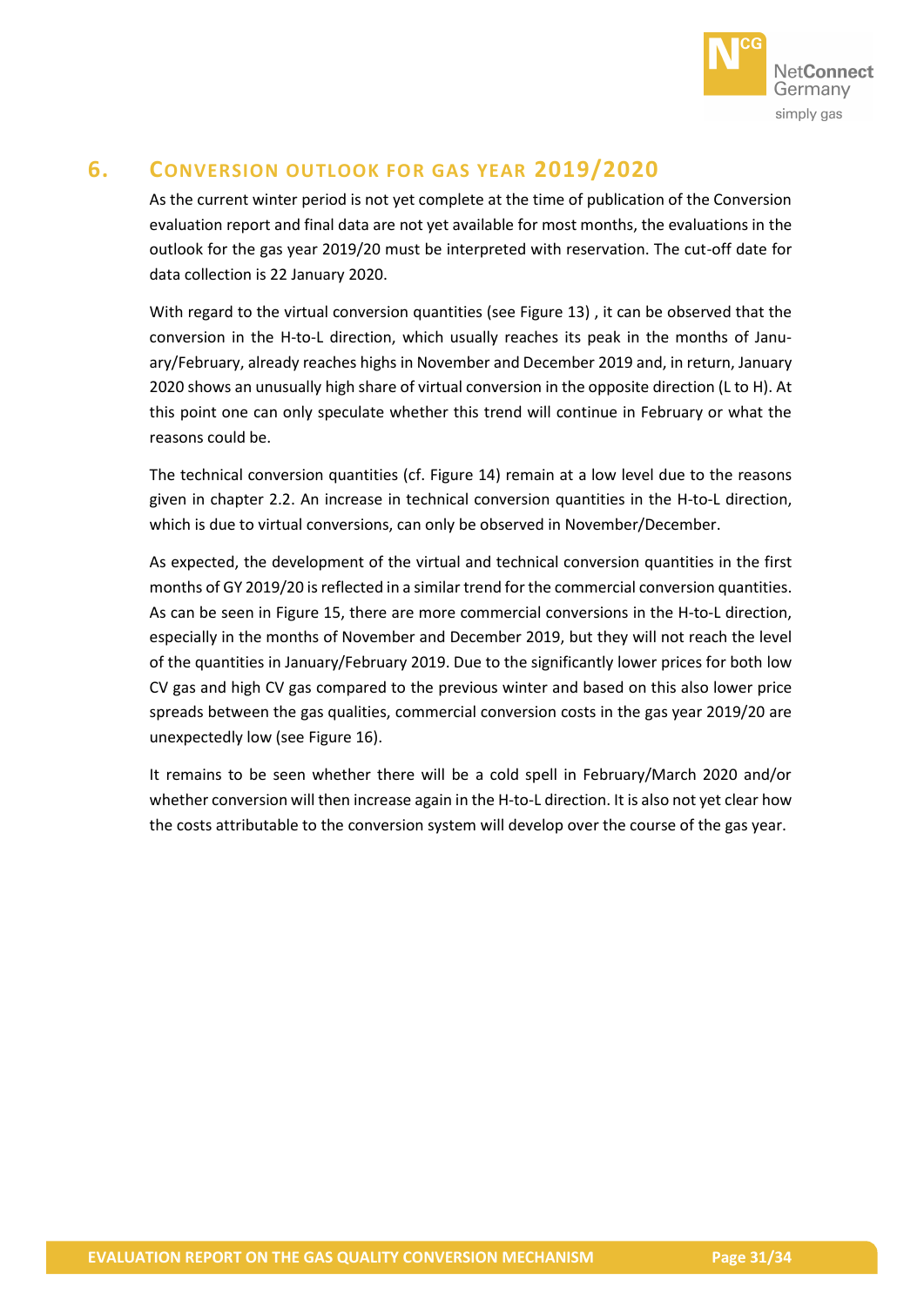



## Virtual conversion quantities (incl. preliminary figures)

<span id="page-31-0"></span>Figure 13: Outlook for virtual conversion quantities, including preliminary figures



# Technical conversion quantities (incl. preliminary figures)

<span id="page-31-1"></span>Figure 14: Outlook for technical conversion quantities, including preliminary figures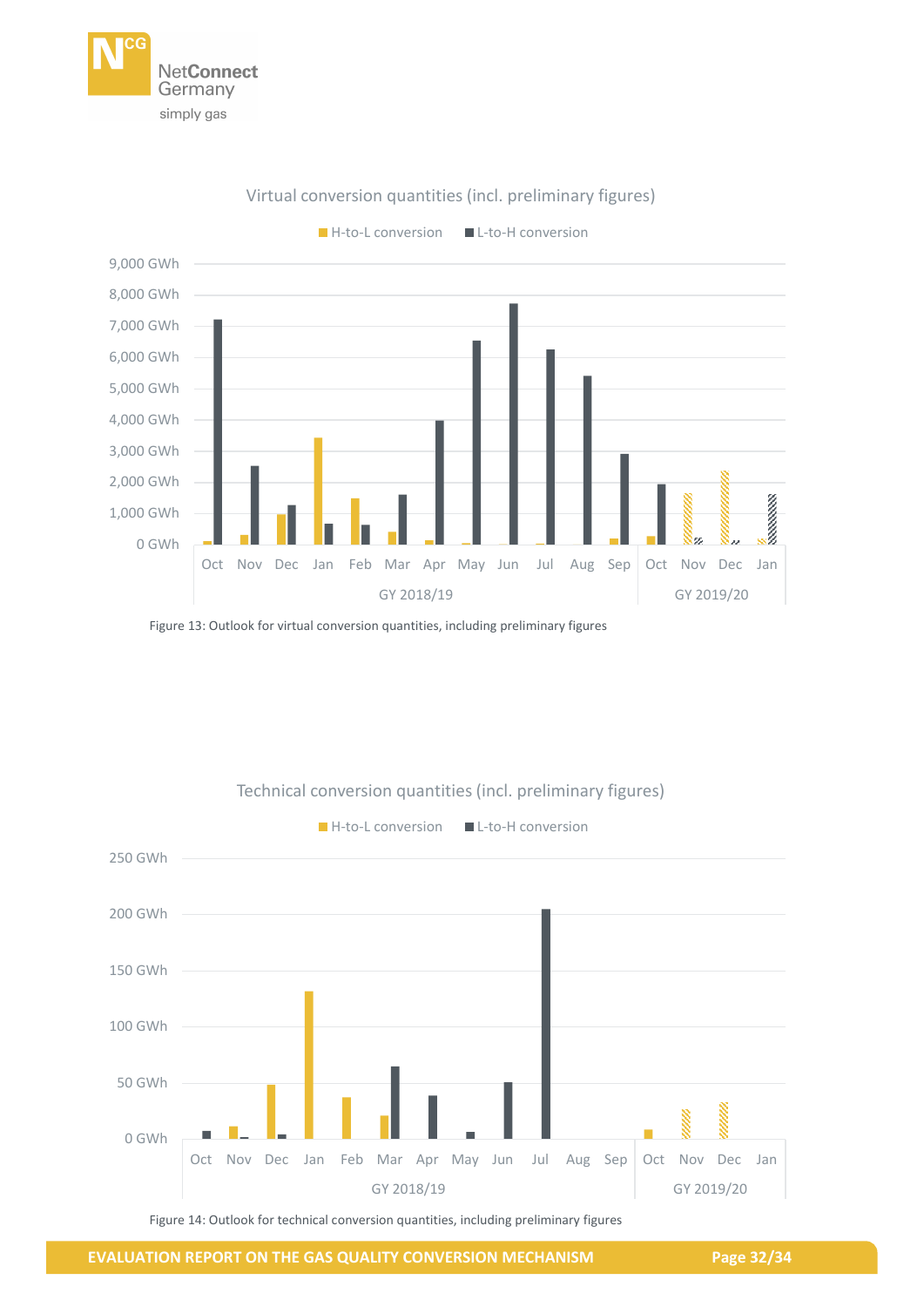



#### Commercial conversion quantities (incl. preliminary figures)

<span id="page-32-0"></span>Figure 15: Outlook for commercial conversion quantities, including preliminary figures



Commercial conversion costs (incl. preliminary figures)

<span id="page-32-1"></span>Figure 16: Outlook for commercial conversion costs, including preliminary figures